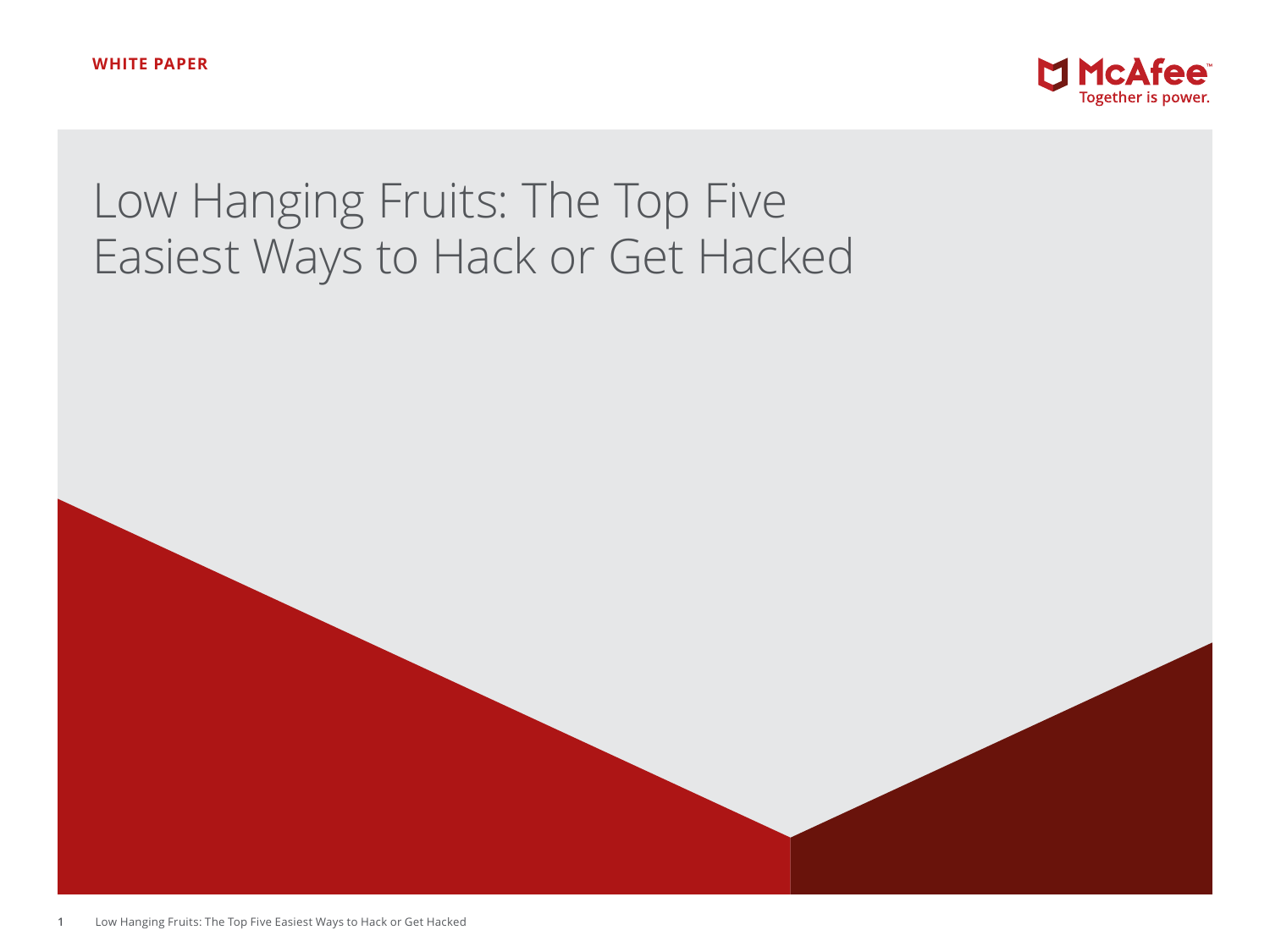## **Table of Contents**

## **This white paper was written by:**

Amit Bagree Principal Security Consultant McAfee® Foundstone® Professional Services

- **3 [Executive Summary](#page-2-0)**
- **3 [1. Weak Database Credentials](#page-2-0)**
- 4 [Ease of attack and impact](#page-3-0)
- [6 Defense](#page-5-0)
- **6 [2. LM Hash and Broadcast Requests](#page-5-0)**
- 7 [Ease of attack and impact](#page-6-0)
- [10 Defense](#page-9-0)

## **10 [3. Open Shares](#page-9-0)**

- 10 [Ease of attack and impact](#page-9-0)
- [12 Defense](#page-11-0)
- **12 [4. Default/Weak Credentials on Sensitive Resources](#page-11-0)**
- 12 [Ease of attack and impact](#page-11-0)
- 13 [Misconfigured Apache Tomcat with default credentials](#page-12-0)
- [15 VNC](#page-14-0)
- 16 [DRAC](#page-15-0)
- [16 Defense](#page-15-0)
- **17 [5. Vulnerabilities with Public Exploits](#page-16-0)**
- 17 [Ease of attack and impact](#page-16-0)
- [18 Defense](#page-17-0)
- **18 [Summary](#page-17-0)**
- **18 [Acknowledgements](#page-17-0)**
- **19 [About The Author](#page-18-0)**
- **19 [About McAfee Foundstone Professional Services](#page-18-0)**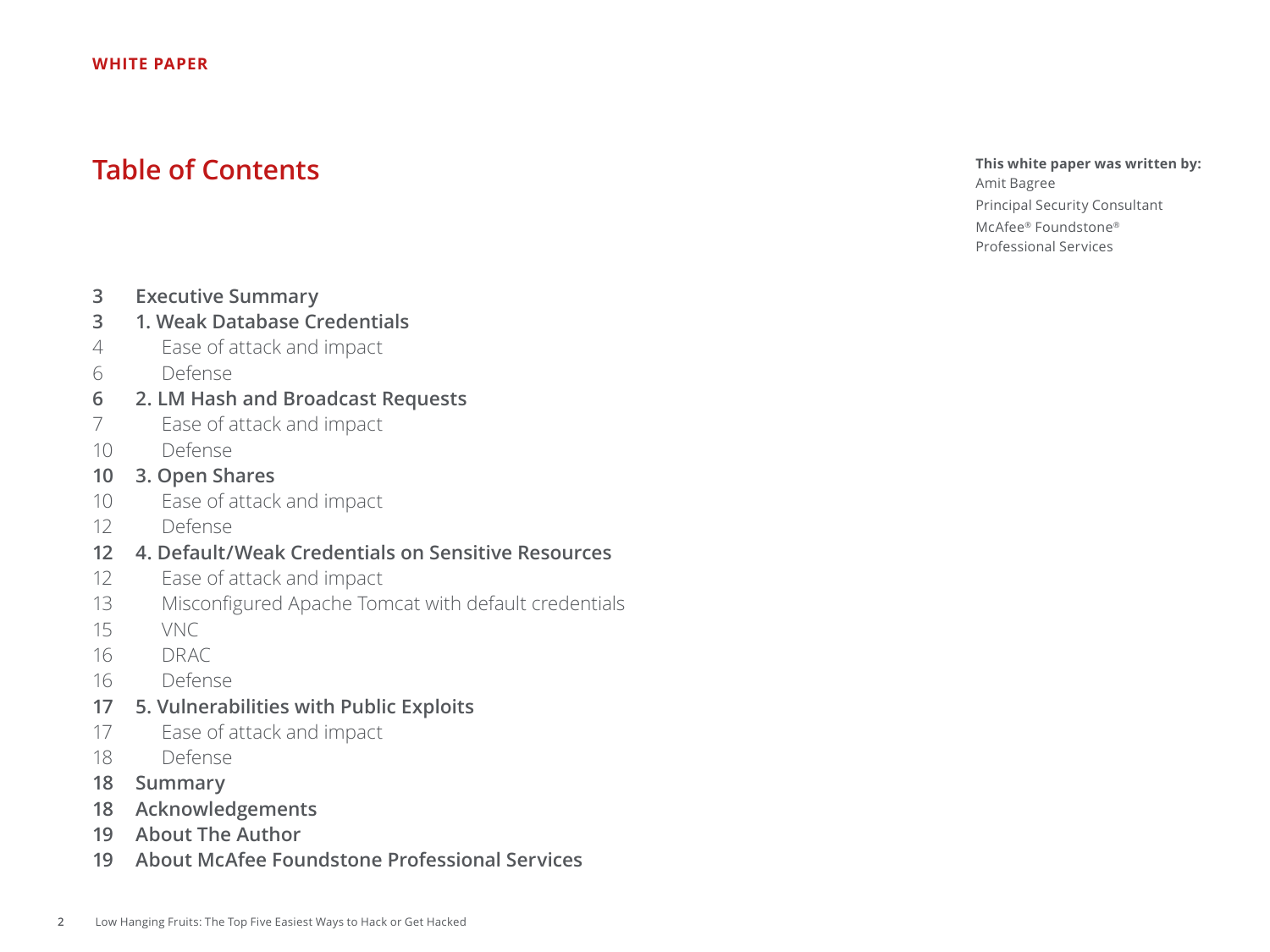## <span id="page-2-0"></span>Low Hanging Fruits: The Top Five Easiest Ways to Hack or Get Hacked

## **Executive Summary**

The intent of this paper is to present a compilation of the easiest and most prevalent network-based techniques an attacker can use to gain access to systems and data, also popularly known as "low-hanging fruit" in the information security community. More often than not, these lead to complete compromise of a Microsoft Windows domain. The focus of this paper is on gaining the first foothold on the network. These methods are based on my personal experience and hence are subjective, and most penetration testers would concur with many, if not all, of them. This paper does not discuss new attacks, but rather presents commonly known methods of finding low-hanging fruit, the ease with which they can be exploited, the impact of this exploitation, and, finally, remediation suggestions to address them.

After years of penetration testing and a high success rate of compromising domains, my prime motivation for writing this paper is to help organizations perform these so that we all up the game of hacking and defending data. This will be of interest to network and database administrators, as well as application owners, so that they become better informed about protecting their

assets and data. Security professionals will also find this information useful, as it will help them become more aware of these exploits while they perform penetration testing. This should also help management personnel understand the gravity of finding one such fruit on their network. Below is a compilation of five of the lowesthanging fruits.

## **1. Weak Database Credentials**

Data is an organization's most precious asset, so it comes as no surprise that databases are a prime target for attackers. What makes it more lucrative for an attacker is how easily many databases can be compromised.

One of the most valued targets is the Microsoft SQL server, given its prevalence and sneaky instances of MSDEs/SQL Server Express getting installed without users' awareness. It is still not uncommon to find MS SQL servers using weak or blank passwords. Surprisingly the "Enforce password policy" (including account lockout from the OS), which has been available since Microsoft SQL server 2005 (9.xx), is often not used. This makes it extremely easy for an attacker to conduct a brute-force attack on these SQL servers.

Connect With Us

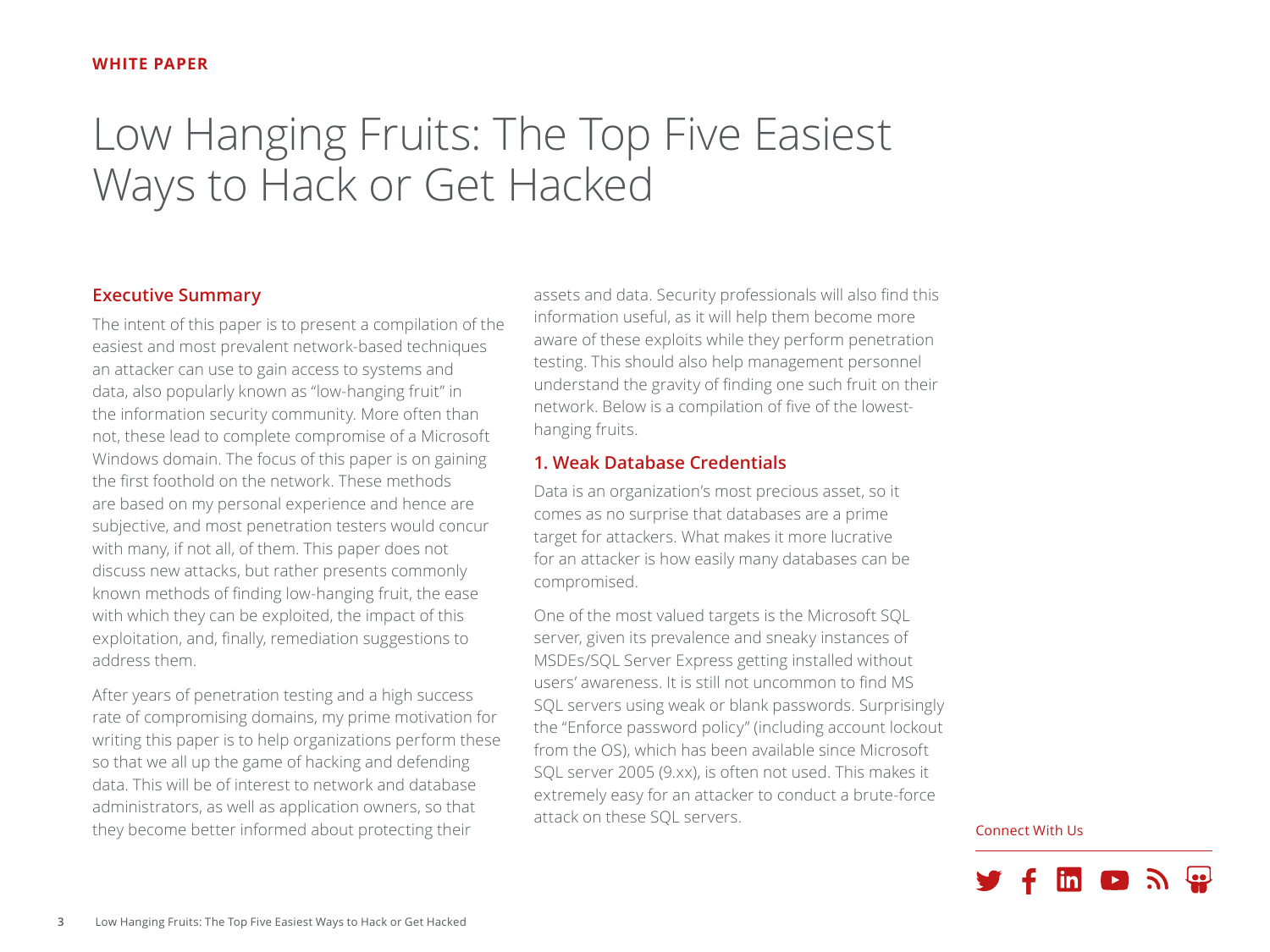## <span id="page-3-0"></span>**Ease of attack and impact**

There are many ways to discover MS SQL servers on a network and perform a brute-force attack. One of my favorite tools is **[SQLPing 3.0](http://www.sqlsecurity.com)**, which can be used for both MS SQL server discovery and brute-forcing. The interface is intuitive, and all you have to provide is the IPs and list of usernames and passwords to try. Ensure that "Disable ICMP check" under "Options" is selected to perform a thorough discovery and toggle "Brute-Force Passwords" according to your need.

| SOUTING 43.0 http://www.ighoractry.com<br>Film Freder<br>Trial Liament<br>Sales Tape<br>Active (IT!) angel<br>* Auto IFGA<br><b>Clayer</b><br>Ting<br><b>TELESCO</b><br><b>Excel</b><br>---<br>Det Including (1394)<br>Wild<br><b>Charles of America</b><br><b>Slow List</b><br>$1 + 4 + 4 + 4$<br>State 1<br><b>Thisweat List</b><br>C. Balancelot and C. Bosson | Found 1<br>a 11 Mill Laborato of A. Mr. Lin. and Lange<br>6. TEXTIF LIFERADA MARCELLA IL GOTTO SAN FORMATO<br>AT THOUGH MAIN WAS ARRESTED FOR THE THIRD WAS ARRESTED FOR<br>a 123013729-905416 (691)1111 (ELECTRIC Train force former)<br>a 1930130/F/Miniska discrimage-12<br>Linear RIS (2012) 2012 SWOWN ASTRONOUS COLUMN<br>in 12.00.130.00 Performance Secretary 31.00 Performance Automotive Secretary 31.00<br>IL 181,240 PHYSIOVANITINAL IEP 9416-aproval 1<br># 101.0451/2570/4998/2 223 Philadelphia<br>a 101247 (Sheldcripts), ST/Rights 11<br>Department University Performance of USI<br>a. NY2YXPRODUMINY, SANDRAGOVY<br>H 101.240.253 (EXPECTIVE DHOSE PRODUCED) AND ALL SEA PRODUCED<br>in 191 233 Mishkell (1920) Sur Auto for speed 2<br>a. 1012034(2000) S230-55300 Straibers because<br>A 1912D F PERMIT REL RIETA GUIDE<br>in 1972/08/21/Ph109506-cm7/0988/2221-471 1974/409 (payed)<br>A 1912年7/2009年前的新时间的时间的时代,并在欧洲Genell<br>In 191.236 NEW PERSON/UNITED RESIDENTS OF A 49-YEAR-OLD<br>in 1912/07/06/historical/info@elate.html Tow food Lacaust<br>ALL FER 2006 & STATEPHONE/USE AND HART LEVEL ON A Special St<br>in 10.1.236 EF-RENT-HIGH-WESTERS - (NEVSEAR Expect)<br>A. TELCHIN GRIPA PHOLOGY UNIV. THE ATLANTA (A<br>II: 131,230 E*/RHY/GMYSLIAC IENC 1093' STR Stawell<br>in 191 230 ETAN HOLLY ANTWART DREAM A spect 1<br>Florida FST/CC (PRESS) AND THE RESIDENCE OF A<br>in 1912 Bld P2500 PHILING TRENT LITTLED \$ (awal).<br>Execute 630.01/2010 Plankfilm (state of the state of at a<br>as 101.232.1 (specialistical), allertation of<br>At 193,232 11/7/PW HMH/F/E/HF/G/NG3022 26 E-786 Special<br>In 1978 202 17 (ultravel to Landscape International Party 202) as<br>in 1912 22 17 (45) 495 VALUE STATES ROOM IN 1914<br>in 101,206,2-5.00 (Automobilistic St Editor) (page) | п |
|-------------------------------------------------------------------------------------------------------------------------------------------------------------------------------------------------------------------------------------------------------------------------------------------------------------------------------------------------------------------|--------------------------------------------------------------------------------------------------------------------------------------------------------------------------------------------------------------------------------------------------------------------------------------------------------------------------------------------------------------------------------------------------------------------------------------------------------------------------------------------------------------------------------------------------------------------------------------------------------------------------------------------------------------------------------------------------------------------------------------------------------------------------------------------------------------------------------------------------------------------------------------------------------------------------------------------------------------------------------------------------------------------------------------------------------------------------------------------------------------------------------------------------------------------------------------------------------------------------------------------------------------------------------------------------------------------------------------------------------------------------------------------------------------------------------------------------------------------------------------------------------------------------------------------------------------------------------------------------------------------------------------------------------------------------------------------------------------------------------------------------------------------------------------------------------------------------|---|
|                                                                                                                                                                                                                                                                                                                                                                   | In 104,236,270,650-24, AvenUSA 2011751, Mr. 2030 Special.<br>a: 1931.236.241.850.06.0010010.021.990 01100091peoc12<br>a 1912 W. Philadelphia (1973) Standard St.<br>Element RCELPR, WRIGHT and San Grand Hills or<br>6-10128-259-12-001000101 311009 (amil)<br>4. THE 230 PERMIT STANDARD REAL BUILDING AND E<br>I MADE AN ARTIST WITH A CONTRACTOR<br>at 161,236.75 (244-5453), (674-561 (penal)                                                                                                                                                                                                                                                                                                                                                                                                                                                                                                                                                                                                                                                                                                                                                                                                                                                                                                                                                                                                                                                                                                                                                                                                                                                                                                                                                                                                                        |   |
| liai                                                                                                                                                                                                                                                                                                                                                              | at 10123879999910036-5986, S113997apendS<br>In 131, CR 7s OF WINNIP (CROWD), WIE RAZAWAY<br>Elevent BASIC PIER AND AN ART PLEASE AND RE-<br># 1012X1d Palmillutor (Richtstawel)<br>A 1012/6 M-FPAULATICAL EXHIBITION<br>Especial.                                                                                                                                                                                                                                                                                                                                                                                                                                                                                                                                                                                                                                                                                                                                                                                                                                                                                                                                                                                                                                                                                                                                                                                                                                                                                                                                                                                                                                                                                                                                                                                        |   |

Figure 1. The many instances of MS SQL servers discovered on a network with some of them using weak or blank passwords.

Below are some of the most common MS SQL usernames on which to attempt a brute-force attack:

```
sa
sql
admin
probe
distributor_admin
dbo
guest
sys
```
Although the "sa" (security administrator) account is the most privileged account, if an attacker gains access to a lesser privileged account like "admin," they can still attempt to escalate their privileges. The figure below shows one such instance, where a lesser privileged "admin" account was compromised, and then a SQL query is used to recover the "sa" user account hash with a simple SQL client "**[issqlw](https://social.msdn.microsoft.com/Forums/sqlserver/en-US/a5d2cccc-ab3d-4c5e-9d89-c1f95461b549/how-to-get-isqlw?forum=sqldataaccess)**."

| File Edit Query Tools Window Help |  |       |
|-----------------------------------|--|-------|
|                                   |  |       |
|                                   |  |       |
|                                   |  |       |
|                                   |  | 1.881 |
| password hash                     |  |       |

Figure 2. The "sa" hash retrieved from the SQL server.

For pre-2005 versions of MS SQL, you can query a different table:

SELECT password FROM master.dbo.sysxlogins WHERE name =  $\text{'sa'}$ ;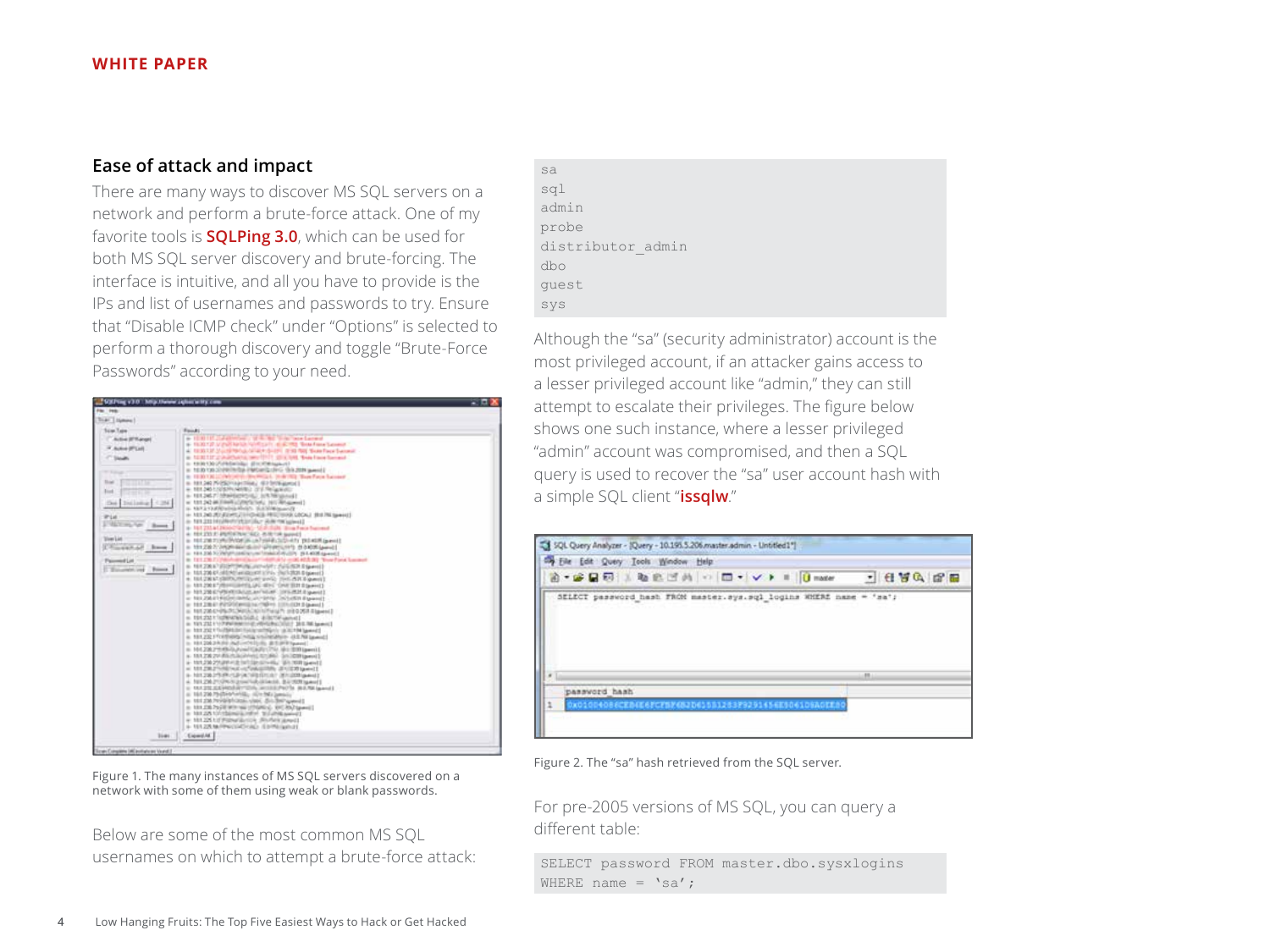This can then be cracked using a dictionary attack with various password cracking tools. The figure below shows **[John the Ripper](http://www.openwall.com/john/)** successfully retrieving the password from the hash above.

## 

Figure 3. A successful dictionary cracking of an "sa" password.

This low-hanging fruit is very enticing, as, in most cases, not only does the compromise of a Microsoft SQL server provide complete access to the databases themselves, but also to the underlying operating system (OS)—typically Microsoft Windows. Microsoft provides powerful extended stored procedures like "xp\_cmdshell," which can directly interact with the OS so an attacker can simply use the net commands to add himself as a local administrator:

xp\_cmdshell 'net user fstone PassPhrase!0 / add'

xp\_cmdshell 'net localgroup administrators fstone /add'

Or even as a domain user if SQL service account has privileges:

```
xp_cmdshell 'net user /add fstone PassPhrase!0 
/add /domain'
```
Note that just disabling extended stored procedures provides no protection since it can be easily re-enabled:

```
sp configure 'show advanced options', 1
reconfigure
sp_configure 'xp_cmdshell', 1
reconfigure
```
Other databases, such as Oracle, PostgreSQL, MySQL, and others, are also vulnerable to similar brute-force attacks. You can find various credential lists specific to targeting those databases on the Internet. However the methods to escalate privileges for gaining access to the underlying OS is not always straightforward.

Compromising a Sybase database and escalating privileges is very similar to doing so in Microsoft SQL, although it is not as commonly used as Microsoft SQL. To discover Sybase on a network, you can use Nmap with the –sV flag, which typically listens on ports 5000- 5004. You can identify Sybase instances via other open ports listed **[here](http://infocenter.sybase.com/help/index.jsp?topic=/com.sybase.infocenter.dc01703.0213/doc/html/eka1238018594631.html)**, or you can also use the following Nmap script:

nmap --script broadcast-sybase-asa-discover

Sybase also uses common credentials like entldbdbo/ dbopswd, mon\_user/mon\_user, sa/blank. **[McAfee](http://www.mcafee.com/us/products/vulnerability-manager-databases.aspx)  [Vulnerability Manager for Databases](http://www.mcafee.com/us/products/vulnerability-manager-databases.aspx)** is a powerful tool that can perform discovery and brute-forcing of Sybase databases, along with all other popular databases as well. Sybase uses powerful stored procedures capable of interacting directly with the OS just like Microsoft SQL. There is a specific xp\_cmdshell configuration setting that determines the security context under which xp\_cmdshell executes in Sybase. Setting it to zero will execute the command shell under the security context of Sybase itself. With the default setting, (1) xp\_cmdshell will execute under the context of the user who is executing the query.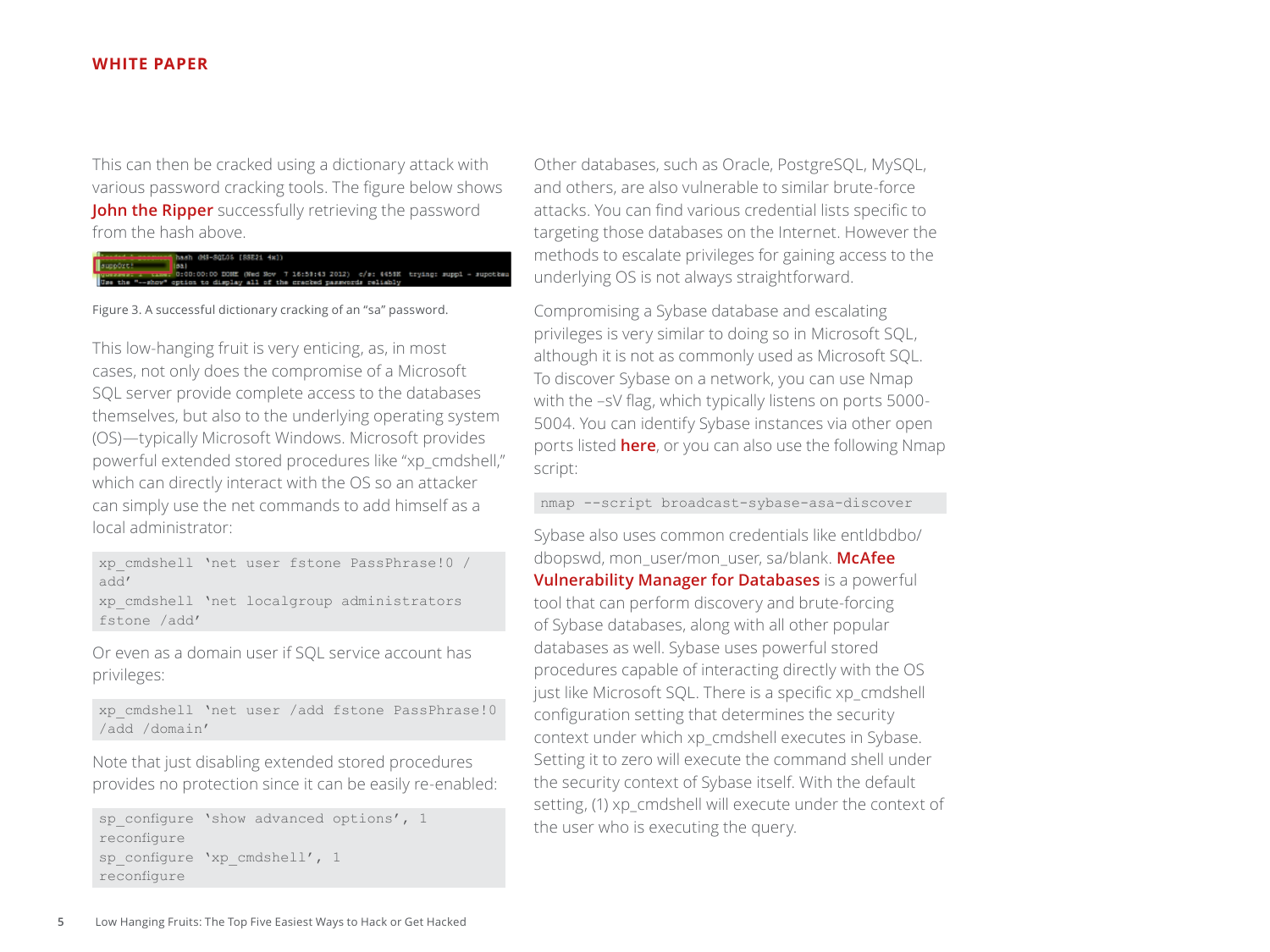<span id="page-5-0"></span>

Figure 4. Toggling the extended stored procedure xp\_cmdshell's security context.

Like with Microsoft SQL, you can then use the "net" commands to interact with the OS.

| <b><i><u>Lakane</u></i></b><br><b>PE Tutino</b>                                                                                                                                                                 |             | Lif Guest              | <b>CA</b> Catalog Details                       | <b>PD History</b> |                                                |
|-----------------------------------------------------------------------------------------------------------------------------------------------------------------------------------------------------------------|-------------|------------------------|-------------------------------------------------|-------------------|------------------------------------------------|
| <b>PT: Sustees Eatland</b><br>"Views<br><b>P</b> Projekter<br><b>N</b> SepsmotDateTupes<br><b>Class Convenients</b><br>毕<br><b>Q</b> Clerk Constraints<br>2 Fundame<br><b>Q</b> Dealanes<br><b>Q</b> Galadinian |             | up undebatt 'net veer' | an a sa s                                       |                   |                                                |
|                                                                                                                                                                                                                 |             | "I health I D Heaps    |                                                 |                   |                                                |
|                                                                                                                                                                                                                 | <b>A.T.</b> | NC Indobel I           |                                                 |                   |                                                |
|                                                                                                                                                                                                                 | ×           | Their accounts for 11. |                                                 |                   |                                                |
|                                                                                                                                                                                                                 |             |                        |                                                 |                   |                                                |
|                                                                                                                                                                                                                 | ×           |                        |                                                 |                   |                                                |
|                                                                                                                                                                                                                 | ٠           |                        |                                                 |                   | <b><i><u>START COMMENTS</u></i></b>            |
|                                                                                                                                                                                                                 | ×           | ardui-                 |                                                 | <b>LACINEER</b>   | ********************<br><b>RISA HUIS</b>       |
|                                                                                                                                                                                                                 | ٠           | <b>STIPL MILINDER</b>  |                                                 | HALLOON AVE       |                                                |
|                                                                                                                                                                                                                 | w           | <b>DECEMBER</b>        |                                                 | <b>Frischwage</b> |                                                |
|                                                                                                                                                                                                                 | in.         | <b>GASTING SERVICE</b> |                                                 | 140/60/90F        | <b><i><u><i><u>CONSTANTING</u></i></u></i></b> |
|                                                                                                                                                                                                                 | ×           |                        | The crossold tragiated with one or more access. |                   |                                                |

Figure 5. The xp\_cmdshell being used to query Windows user accounts.

## **Defense**

Begin by setting strong passwords for all SQL server accounts. Wikipedia's article **[Password Strength:](http://en.wikipedia.org/wiki/Password_strength#Guidelines_for_strong_passwords)  [Guidelines for strong passwords](http://en.wikipedia.org/wiki/Password_strength#Guidelines_for_strong_passwords)** is a good starting point. Consider renaming common accounts listed above to prevent such brute forcing and assign "sysadmin" privileges to the renamed "sa" account. Most importantly, ensure that you use SQL server 2005 and above on Windows server 2003 and above so you can utilize the OS login policies of password complexity and account lockout, as recommended [here](http://support.microsoft.com/kb/2028712) by Microsoft. For Sybase, utilize the "User Login Lockout" policy to control account lockout.

## **2. LM Hash and Broadcast Requests**

If you have even remotely dealt with security in a Windows environment, chances are you have heard of the LAN Manager (LM) hash. The idea of a hash is to prevent reversing of the hashed value back to its plain text and OSs use this method to avoid disclosure of account passwords. However, with today's computing power, LM hash has become a very weak form of hash and likely a root cause of many data thefts and compromise.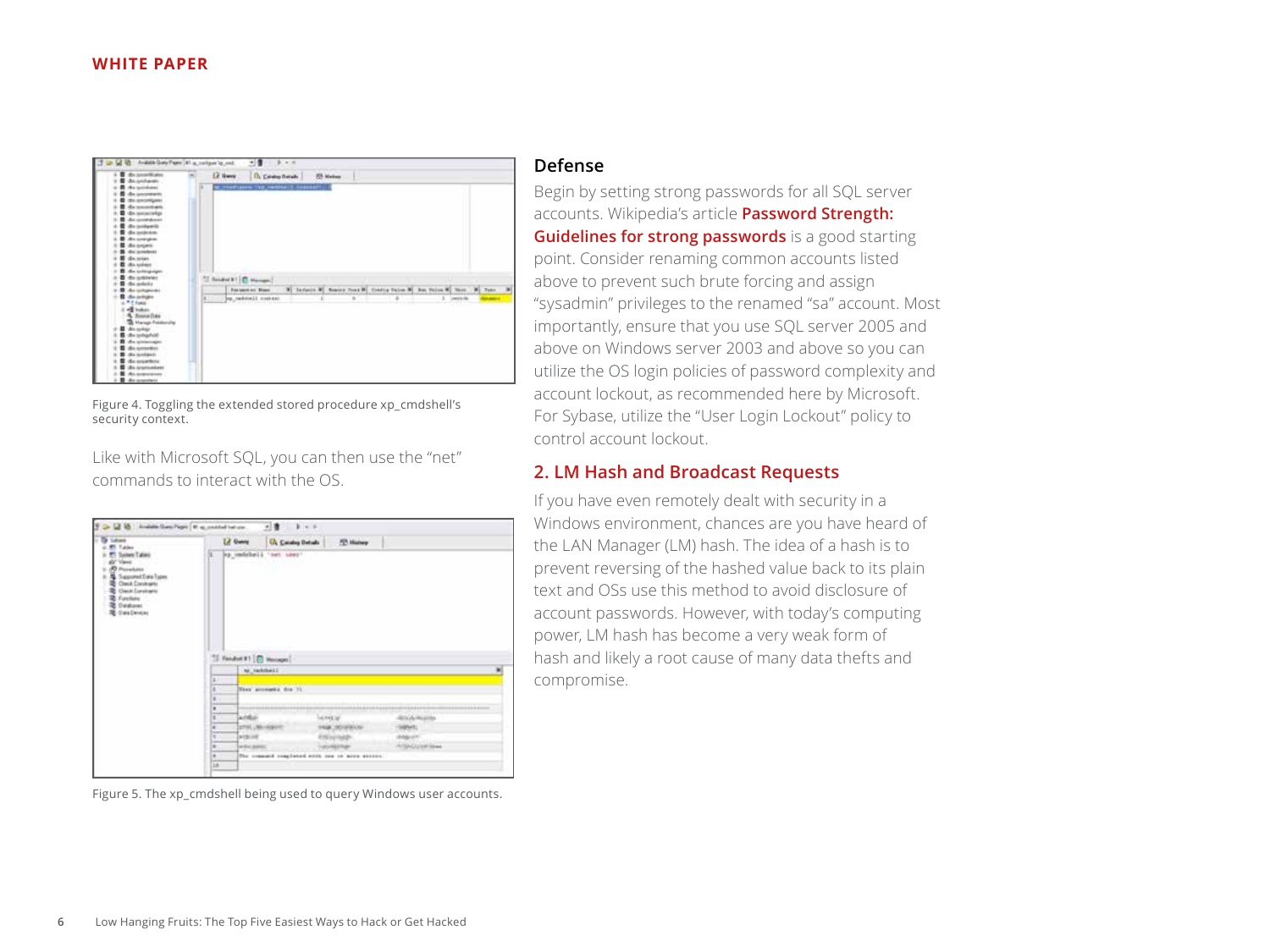## <span id="page-6-0"></span>**Ease of attack and impact**

The figure below describes the process of generating an LM hash from a password—"Passphrase321."



as rainbow tables, which reveal clear text passwords in a matter of seconds. Figure below shows six LM hashes that were cracked using a **[4 ATI Radeon 6950 GPU](http://blog.opensecurityresearch.com/2011/11/setting-up-password-cracking-server.html)  [cards setup](http://blog.opensecurityresearch.com/2011/11/setting-up-password-cracking-server.html)**.

| statistics                                          |                    |      |
|-----------------------------------------------------|--------------------|------|
|                                                     |                    |      |
| plaintext found:                                    | 12 of 12 (100.00%) |      |
| total disk access time: 168.16 s                    |                    |      |
| total cryptanalysis time: 47.90 s                   |                    |      |
| total pre-calculation time: 238.85 s                |                    |      |
| total chain walk step:                              | 749775015          |      |
| total false alarm:                                  | 39938              |      |
| total chain walk step due to false alarm: 148787695 |                    |      |
|                                                     |                    |      |
| result                                              |                    |      |
|                                                     |                    |      |
| DOMESTIC: NEPRESENCION IN                           |                    |      |
| Administration (Engle)                              |                    |      |
| SophosahN2979297911                                 |                    |      |
| DOMESTIC ACRES PRESENT                              |                    |      |
| Adma.8-Cartiese tiddi showing                       |                    |      |
| Sonhessluttures Jour                                |                    | Sec. |

Figure 7. How quickly LM hashes can be cracked.

All Microsoft OSs, including and prior to Windows XP and Windows Server 2003, used LM hashes by default, and, although organizations are slowly upgrading to latest systems, it only takes a single old system on a network to get compromised. In addition, Microsoft still stores the LM hashes for newer OSs in memory for users with currently logged-on interactive sessions, as described in detail [here](http://digital-forensics.sans.org/blog/2012/02/29/protecting-privileged-domain-accounts-lm-hashes-the-good-the-bad-and-the-ugly). Note that NTLMv1 (the first upgrade to LM) is also affected by serious cryptographic vulnerabilities and can be easily reversed but will not be dealt with specifically in this paper.

The real insidious fact of exploiting use of LM hashes on a network is that you do not necessarily need any authenticated access to hosts on your LAN. And you do not need to use any highly disruptive man-in-the-

Figure 6. How an LM hash is generated from a password.

Not only does this method significantly reduce the key space that you need to guess, it also does not use a "salt"—a random value to prevent generation of the same hash for the same password. This makes it highly susceptible to pre-computed dictionary attacks, such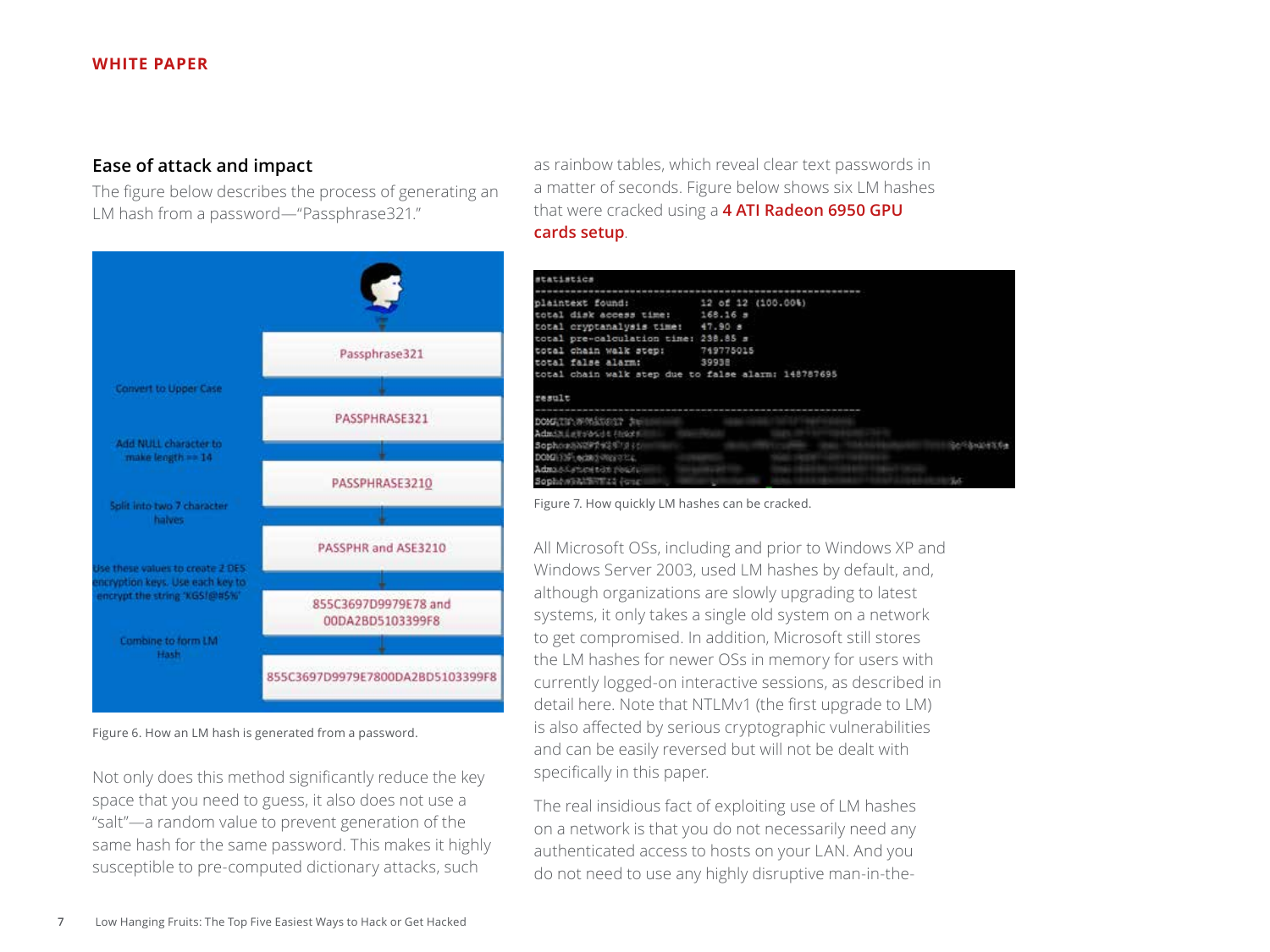middle (MITM) techniques, like ARP spoofing either. All an attacker has to do is exploit the lack of trust verification in how name resolution works on Windows domains. Microsoft describes the process of host name resolution [here](http://support.microsoft.com/kb/172218) and NetBIOS name resolution [here.](http://support.microsoft.com/kb/119493/en-us) If a resource resolution is requested for say abcxyz.com, the figure below describes how a Windows OS would look for an answer (IP address) from sources in roughly the following order.



Figure 8. The order of resource name resolution for Microsoft systems.

If a non-existent resource is requested, Windows systems would send out a LLMNR (Link-Local Multicast Name Resolution) or NBNS (NetBIOS Name Service) broadcast depending on the OS. Only Windows Vista/ Windows Server 2008 and above send LLMNR broadcast message before sending a NBNS broadcast. These broadcast messages blindly trust the responses, and all an attacker needs to do is respond back, telling the victim to connect to them. Then, depending on the type of request and the OS configuration, the victim may actually send LM or NTLMv1 hashes with its follow-up query. And that is all an attacker needs to do to get a LM hash: listen for NBNS and LLMNR broadcast requests on the LAN and respond back with their IP address to connect back to. You would be amazed at how many such queries fly by on a network. Given enough time or a busy network, an attacker would see lot of mistyped URLs, resource requests for non-existent printers, drives, and more.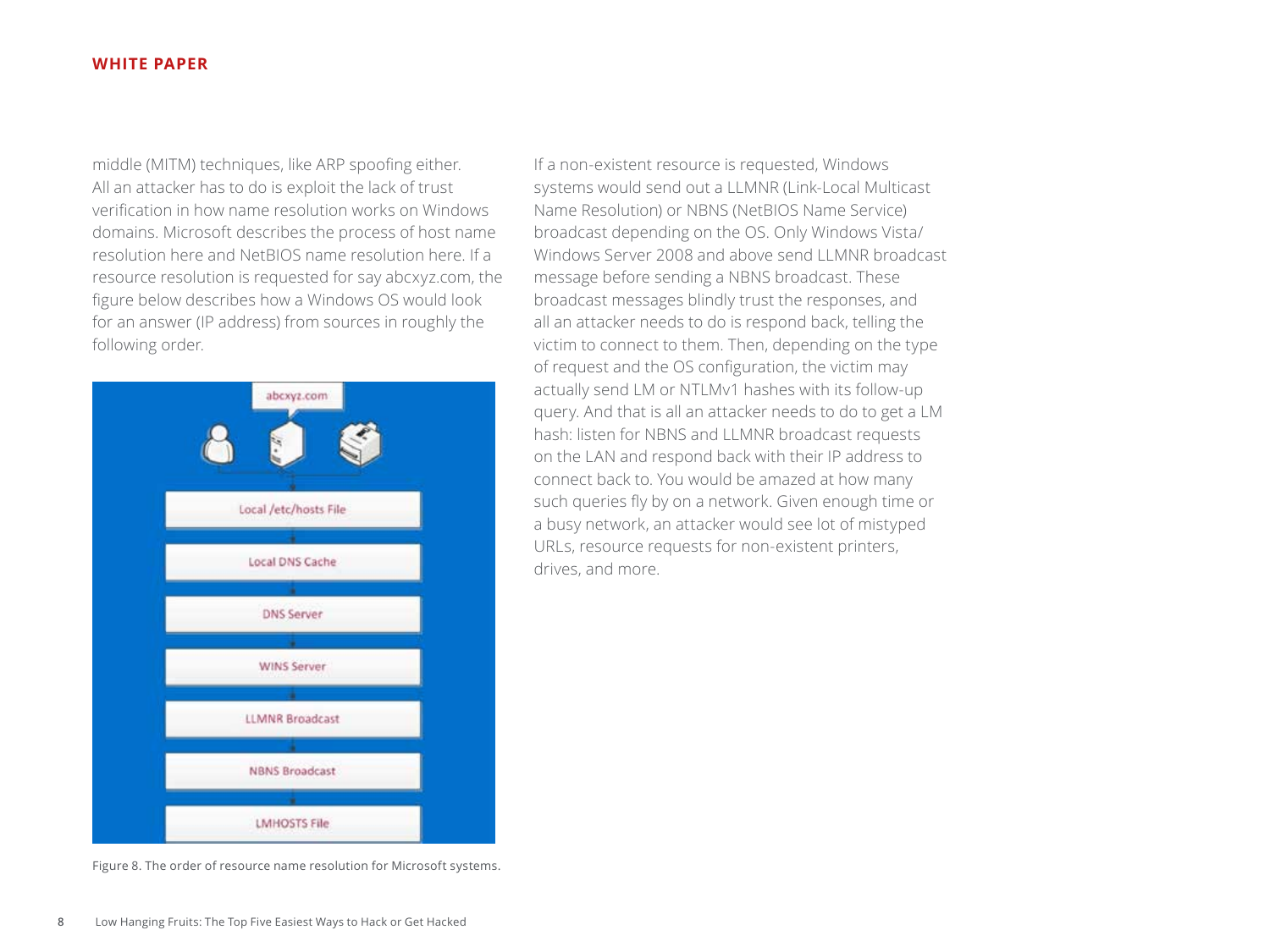The figures below show two of my favorite tools to exploit LM hashes as described above.

| Description:<br>on all interfaces.                                              | IP of the attacker's choosing. Combined with                                                                                                                                                                                 |                             | This module forces NotEDOS Name Service (NBNS) responses. It will<br>listen for NBNS requests sent to the local subnet's broadcast<br>address and spoof a response, redirecting the querying sachine to an<br>auxiliary/capture/server/seb or capture/server/http ntle it is a<br>highly effective means of collecting crackable hashes on common<br>networks. This module must be run as root and will bind to top/137 |
|---------------------------------------------------------------------------------|------------------------------------------------------------------------------------------------------------------------------------------------------------------------------------------------------------------------------|-----------------------------|-------------------------------------------------------------------------------------------------------------------------------------------------------------------------------------------------------------------------------------------------------------------------------------------------------------------------------------------------------------------------------------------------------------------------|
| <b>Ruferences:</b>                                                              |                                                                                                                                                                                                                              |                             | http://ww.packetstan.com/2011/03/Winn-spoofing-on-your-way-to-werld.html                                                                                                                                                                                                                                                                                                                                                |
|                                                                                 | esf > use musiliary/spoof/nbns/cbns response<br>ast sociliary(nhos response) a show options                                                                                                                                  |                             |                                                                                                                                                                                                                                                                                                                                                                                                                         |
|                                                                                 | Madule options (auxiliary/sporf/mbns/mbns_response):                                                                                                                                                                         |                             |                                                                                                                                                                                                                                                                                                                                                                                                                         |
| <b>TARR</b>                                                                     | Current Setting Required Description                                                                                                                                                                                         |                             |                                                                                                                                                                                                                                                                                                                                                                                                                         |
| 1999<br><b>INTERFACE</b><br>REGEL<br>SPOOFS!!<br>TIMEOUT                        | <b>CALL</b><br>127.0.0.1<br>500                                                                                                                                                                                              | no.<br>14.5<br>285<br>363   | a minimum and a<br>The name of the interface<br>Reges applied to the NB Nume to determine if spoofed reply is sent<br>IP address with which to soison responses<br>The number of seconds to wait for new data                                                                                                                                                                                                           |
| SPOOFTP => 10.2.1.195                                                           | esf auxiliaryDnamm response) > set SPOOFEP 10.2.1.195<br>est muriliary (abon response) + thow options                                                                                                                        |                             |                                                                                                                                                                                                                                                                                                                                                                                                                         |
|                                                                                 | Mudule aptions (auxiliary/aposf.nbns/nbns_responsa);                                                                                                                                                                         |                             |                                                                                                                                                                                                                                                                                                                                                                                                                         |
| <b>State</b><br><b>French</b><br><b>INTERFACE</b><br>用力デエ<br>SPOOFDE<br>TIMEOUT | Current Setting Required Oescription<br>SHERRESOEDERS . PERKEELD . PETERPRENE<br>$\sim$<br>39.2.1.195<br>500                                                                                                                 | 100<br>10.5<br>38%<br>1979. | The name of the interface<br>massa seeding to the UR News to determine if uponfed reply it used<br>IP address with which to poison responses<br><b>A FOR A LONGITUDE AND RESIDENCE OF A REAL PROPERTY AND RELEASE</b>                                                                                                                                                                                                   |
| IMIDWACE => athl<br>O                                                           | msf auxiliary(norm response) > set INTERFACE ethi<br>ast suitiaryinden responses > run<br>['] musliary module execution completed<br>msf auxiliaryimbro response) ><br>I'l NOVS Spoofer started. Listening for NOVS requests |                             |                                                                                                                                                                                                                                                                                                                                                                                                                         |

Figure 9. Metasploit's NBNS spoofing module.

By setting their own system as SPOOFIP in Metasploit's NBNS spoofing module (auxiliary/spoof/nbns/nbns\_ response), an attacker tricks the victims to connect back to them when requesting for a non-existent resource. When used along with couple of other Metasploit modules for capturing the hashes such as SMB (auxiliary/server/capture/smb) and HTTP\_NTLM (auxiliary/server/capture/http\_ntlm), this can lead to passwords without much effort.



Figure 10. Captured and cracked NTLMv1 passwords.

**[Responder.py](https://github.com/SpiderLabs/Responder)** is a python script written to take advantage of this broadcast behavior and other Windows default network configurations. You can use it to spoof NBNS, as well as LLMNR requests and active man-in-the-middle WPAD requests. The figure below shows an example configuration.



Figure 11. Active spoofing for NBNS, LLMNR, and WPAD requests along with forced NTLM and LM authentication.

You can find more details on the Responder script **[here](http://blog.spiderlabs.com/2014/02/responder-20-owning-windows-networks-part-3.html)**.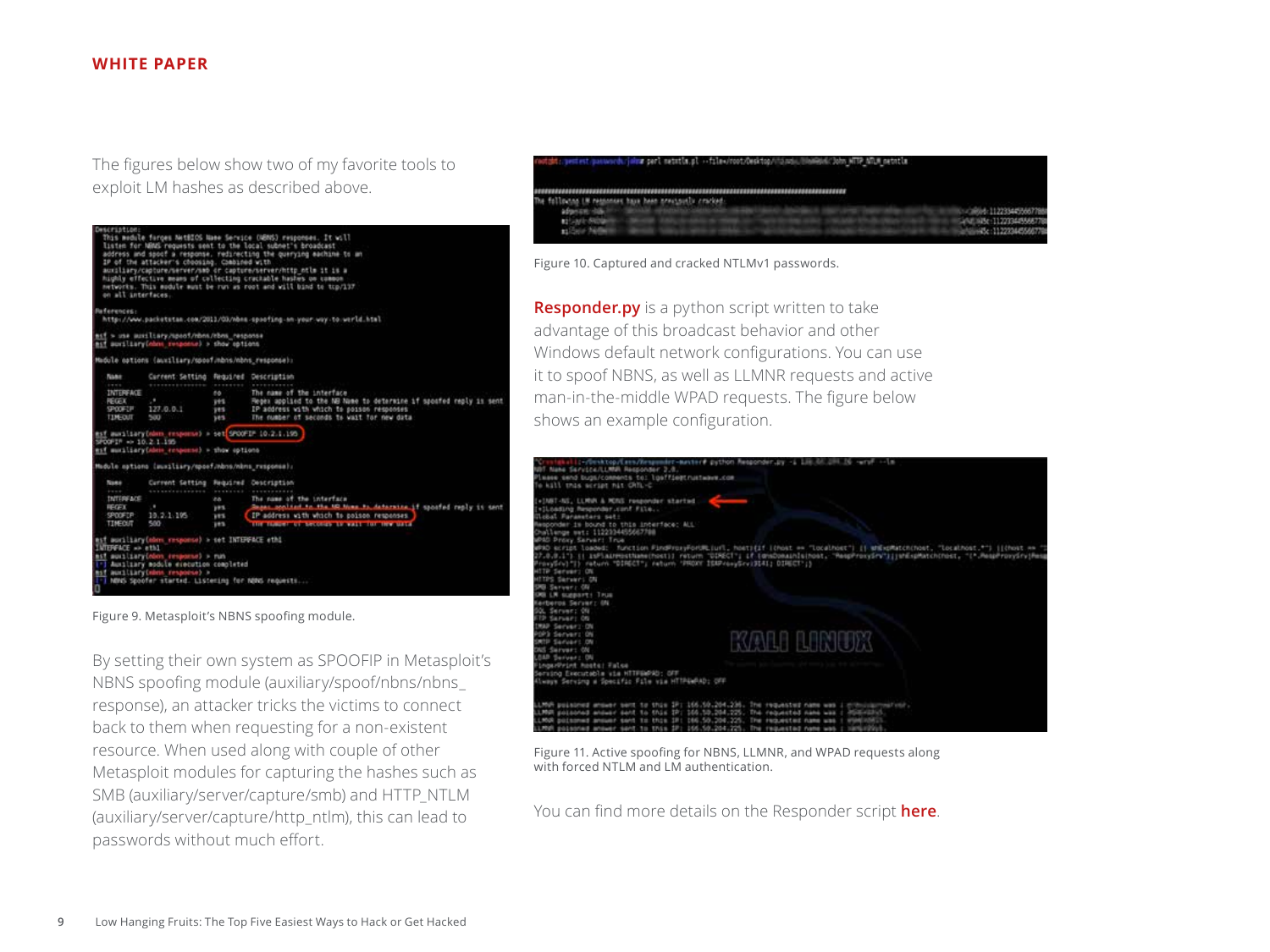## <span id="page-9-0"></span>**Defense**

The best defense against exploitation of LM/NTLMv1 hashes is to completely eliminate using them on the hosts and networks. Ideally, you could use a group policy for the following two settings for all hosts on a network:

```
Network security: Do not store LAN Manager 
hash value on next password change – Enabled
```
Network security: LAN Manager authentication level – Send NTLMv2 response only. Refuse LM & NTLM.

These can also be set for individual hosts via the "Local Security Policy," which miss the global setting for various reasons.

Ensure that passwords for all accounts, *including service accounts*, are changed when the policy is been applied. In addition, consider enforcing password lengths of 15 characters or more for HLA (High Level Access) accounts to automatically ensure that LM hashes are not stored even in memory, as discussed earlier.

Finally, consider implementing a monitoring tool to detect spoofing attacks as discussed **[here](https://www.netspi.com/blog/entryid/195/identifying-rogue-nbns-spoofers)**.

## **3. Open Shares**

Sometimes you don't have to break a door to enter in—it's simply left open. And it is important to remember that compromising systems, applications, and passwords is ultimately just a means to the real end—data. Like weak credentials on databases, open shares are another goldmine for an attacker, and it is not uncommon to see them popping up on networks every

now and then. Open shares are shares accessible over the network without any credentials. This is typically a result of misconfiguration and has led me to discover all sorts of sensitive information, including Social Security numbers (SSNs), credit card data, passwords, payroll information, and more. And what's worse than storing sensitive data on a non-encrypted file? Keeping that file in a world readable share.

## **Ease of attack and impact**

Finding open shares and sensitive data inside them is extremely easy with the use of right tools. My favorite tool is **[Softperfect's Network Scanner \(Netscan\)](http://www.softperfect.com/products/networkscanner/)**. You can import a list of IPs you would like to test or even provide a range, as seen in the screenshot below.

| Elle View Actions Options Bookmarks Help                          |  |  |  |  |  |                   |  |  |  |  |                                 |               |         |
|-------------------------------------------------------------------|--|--|--|--|--|-------------------|--|--|--|--|---------------------------------|---------------|---------|
|                                                                   |  |  |  |  |  |                   |  |  |  |  | □●図 百葉林島 まて 火田マ李 国品の支票名 日のWeble |               |         |
| Range From (223 - 168 - 40 - 1   To   192 - 168 - 40 - 255 + Ch - |  |  |  |  |  |                   |  |  |  |  | Start Scanning .                |               |         |
| Range From 292 , 168 , 90 , 1 To 192 , 168 , 90 , 254 - 26        |  |  |  |  |  |                   |  |  |  |  |                                 |               |         |
| P Address                                                         |  |  |  |  |  | <b>Host Name:</b> |  |  |  |  | <b>MAC Address</b>              | Response Time | Comment |

Figure 12. Figure shows IP range input fields for NetScan.

Under the "Options: -> "Shares" menu, you can select the "Enable security and user permission scan" to check read/write privileges on the shares. Upon pressing the "Start Scanning" button, it would look for shares on all discovered IP addresses. You can then apply the shares filter ( $\mathbf{V}$ ) to only look at systems with available shared folders. The red marked folders are shares accessible without authentication. Below are a couple of examples of how finding such open shares on a network are not that rare.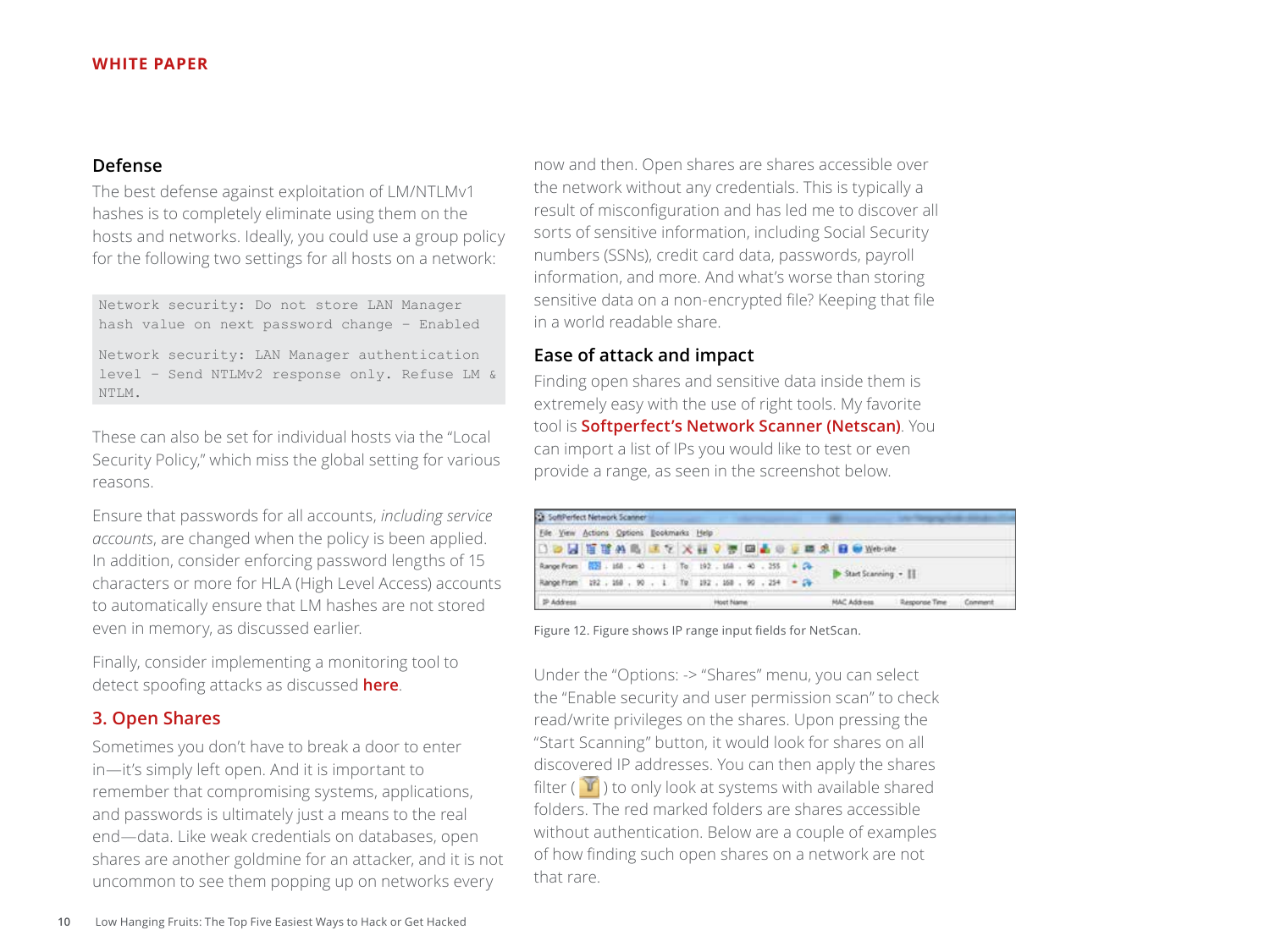| 37 Address                                             | <b>Hot Turns</b>                             |                                        | FIKCAIZHIS Assures The Connect |  |
|--------------------------------------------------------|----------------------------------------------|----------------------------------------|--------------------------------|--|
| 3 46 104 101 10                                        | <b>Worldwidt and</b>                         | <b>JEEP LINE IN</b>                    |                                |  |
| $\bullet$                                              |                                              |                                        |                                |  |
| <b>△ CE</b>                                            |                                              |                                        |                                |  |
| the additional<br>12,960                               |                                              |                                        |                                |  |
| N.H.COM                                                | A 5141-AA 660                                | GUIDEDIAL RM                           |                                |  |
| W2 10.4 (10.0).                                        | THE OWNER WHEN                               | 312 S-214 4w                           |                                |  |
| 44.003                                                 |                                              |                                        |                                |  |
| <b>March</b>                                           |                                              |                                        |                                |  |
| $\mathbf{a}$ will                                      |                                              |                                        |                                |  |
| 12 Mills                                               |                                              |                                        |                                |  |
| <b>ALL MATERIAL</b>                                    |                                              |                                        |                                |  |
| and Multiplicate.                                      |                                              |                                        |                                |  |
| and artists?                                           |                                              |                                        |                                |  |
| <b>III</b> WE FIRE                                     |                                              |                                        |                                |  |
| <b>ALL N.A WITHE</b><br><b>NE SEA SHOW</b><br>$\equiv$ | <b>LAND BUILDS</b><br><b>Scientification</b> | GRANDING, PM<br><b>GOOD GALL</b> , THE |                                |  |
| 4.40                                                   |                                              |                                        |                                |  |
| a vit                                                  |                                              |                                        |                                |  |
| at him                                                 |                                              |                                        |                                |  |
| TO MAIN                                                |                                              |                                        |                                |  |
| <b>CONTROLL</b>                                        |                                              |                                        |                                |  |
| $12 - 16$ and $30$                                     |                                              |                                        |                                |  |
| and policy."                                           |                                              |                                        |                                |  |
| <b>AT MARINE</b><br><b>By M.S. Sellie 19</b>           |                                              |                                        | 日以下<br>it. her.                |  |
| at retire                                              |                                              |                                        |                                |  |
| all better all                                         |                                              |                                        |                                |  |
| A Million                                              |                                              |                                        |                                |  |
| & wildeling                                            |                                              |                                        |                                |  |
| A williams.                                            |                                              |                                        |                                |  |
| A evin                                                 |                                              |                                        |                                |  |
| ALC U                                                  |                                              |                                        |                                |  |
| 4 WALKER                                               |                                              |                                        |                                |  |
| $-2.395$                                               |                                              |                                        |                                |  |
| <b>ILE AUDITION</b><br>1 62 10.5 (1)                   |                                              | 0101PL. 8 Hz                           |                                |  |
| <b>AC HOSE</b>                                         |                                              |                                        |                                |  |
| K. Nilliam                                             |                                              |                                        |                                |  |
| <b>在14</b> 年度。                                         |                                              |                                        |                                |  |
| <b>R. Milledge</b>                                     |                                              | A construction dealers and a           |                                |  |

Once you find any such shares, the next logical step for an attacker would be to look for sensitive data. And my favorite tool for this job is **[AstroGrep](http://astrogrep.sourceforge.net)**—a Windows based "grep" utility. Apart from keywords, it also supports regex so you can look for SSNs, credit card numbers, and other formatted data.



Figure 15. A file on a network accessible share with credentials possibly for a Microsoft account.

Figure 13. Systems discovered with open network shares.

|                                                                                                                                | Registrati, 2011, 41, 42, 42, 42, 43<br><b>THE OR</b><br>٠<br>٠ | Program Av., 12              |                              |                                    |
|--------------------------------------------------------------------------------------------------------------------------------|-----------------------------------------------------------------|------------------------------|------------------------------|------------------------------------|
| IP AND AND<br>At 94 DE UNITS<br><b>CONTRACTOR</b>                                                                              | <b>CALCULATION</b>                                              | <b>Britain Work</b>          | BONNA PARKERS LIGHT<br>sale. | <b>SAN FRANCISCO</b>               |
| L2 PROTECT<br>in an incident.<br>Fig. 2000 C.                                                                                  |                                                                 | Gilbert Corp.                |                              | <b>SHELL</b>                       |
| <b>CHARLES</b><br><b>A SECOND TO</b><br><b>College</b><br><b>Kilder</b>                                                        |                                                                 |                              |                              | <b>Marine</b>                      |
| <b>Ki children</b><br>all details<br>TOM:                                                                                      |                                                                 |                              |                              |                                    |
| It is informa-<br><b>C. UITL STATISTIC</b><br><b>ALIGNEY - 1</b><br>12,000<br>12 Million<br><b>ED</b> variables<br><b>GREE</b> | AND LONGITY                                                     | advertise com-               |                              | <b>COLLEGEN</b>                    |
| or an extension.<br>ALC: UNK                                                                                                   | <b>Campbell</b>                                                 | <b>STANDARD CORPORATIONS</b> |                              |                                    |
| at inviter-<br>ALCOHOL:<br><b>ACCORD</b><br>all little<br>10,000<br><b>DYNAMINE</b>                                            |                                                                 |                              |                              |                                    |
| II 62 DOUGLE<br>ALC: U                                                                                                         | ANTICAL PRODUCTS.                                               | AURA Ster - Roll             |                              | THE R. P. LEWIS CO., LANSING MICH. |
| Citati<br>at all-bar<br>$-1000$                                                                                                |                                                                 |                              |                              |                                    |
| To the<br>11 42 HOURS CORP.<br>all of the                                                                                      | <b>PHOTOGRAPHICALS</b>                                          | <b>BORDS PRICE</b>           |                              | Audiento di Americano              |

Figure 14. Systems discovered with open network shares.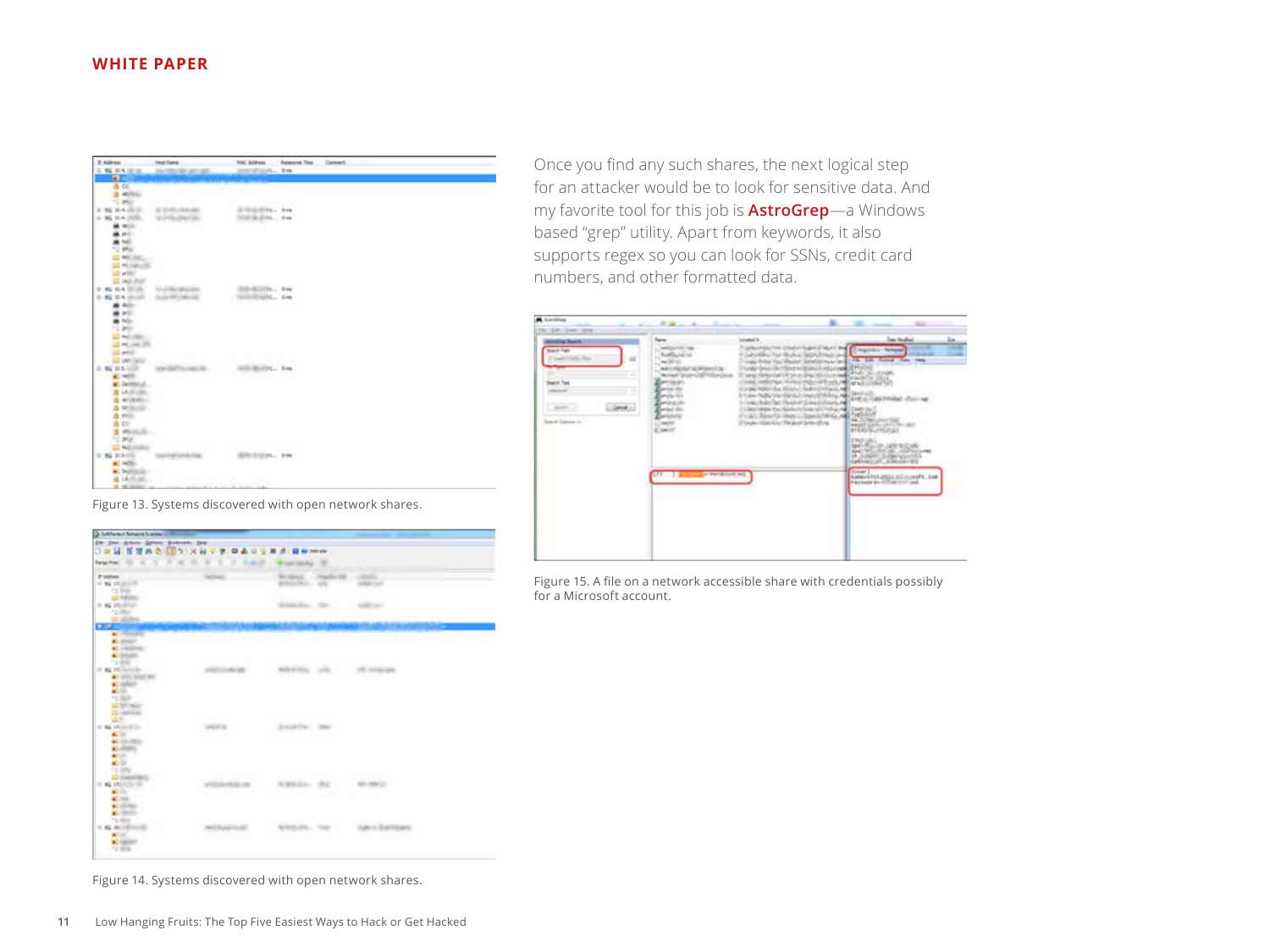<span id="page-11-0"></span>

|                                |                                                                                  | Davi modified 1 - Tues-<br><b>Total</b>                                                                                                                                                                                              |             |
|--------------------------------|----------------------------------------------------------------------------------|--------------------------------------------------------------------------------------------------------------------------------------------------------------------------------------------------------------------------------------|-------------|
| <b>III</b> Favorino            |                                                                                  |                                                                                                                                                                                                                                      |             |
| <b>M</b> India                 | Williams:                                                                        | <b>All of the All of the All of the All of the All of the All of the All of the All of the All of the All of the All of the All of the All of the All of the All of the All of the All of the All of the All of the All of the A</b> |             |
| <b>A Summer</b>                | A Million Service Estate                                                         | The Principal Services                                                                                                                                                                                                               |             |
| 11 Rocard Flasser              | A mill                                                                           | Market's Wall' Tacher                                                                                                                                                                                                                |             |
|                                | <b>E</b> Designation                                                             | USE particular Stevens                                                                                                                                                                                                               |             |
| U. Libraria                    | A TRANSDRIVING                                                                   | Distributory AT - Rendered                                                                                                                                                                                                           |             |
| 13 Securities                  | a fuerishin.                                                                     | Lettersborough the Company of                                                                                                                                                                                                        |             |
| J Marc                         | 当上に○                                                                             | <b>Interview</b> , Skien                                                                                                                                                                                                             |             |
| <b>All Follows (1)</b>         | A. Revision con-                                                                 | Detroited (St., no. 100 taching                                                                                                                                                                                                      |             |
| <b>B</b> Chev                  | A. Pacification                                                                  | <b>DEAM COUNTY CATALOG</b>                                                                                                                                                                                                           |             |
|                                | <b>B</b> Head Analysis                                                           | anticities tennis controller.                                                                                                                                                                                                        |             |
| all thompson                   | E. Seaton                                                                        | Mille Ral (20-ABC) reported to 11 years                                                                                                                                                                                              | $-111$      |
|                                | <b>RISE CONTROLLER AND INTERNATIONAL PROPERTY</b>                                | Hirdust. Seattlet,                                                                                                                                                                                                                   | 33.98       |
| <b>N</b> Samples               | <b>ELECTRON AND CAN UNITED AT ANY</b>                                            | 11 The Microsoft Contract Prints Av.                                                                                                                                                                                                 | 32.38       |
| E. FOR ISS                     | Adjust Faster III, SAN ROLLER EXPERIENCE                                         | a material installation                                                                                                                                                                                                              | $-116$      |
| 100 Seems, Archael Editor 2014 | To a 41 Major territorial confidence dilac collaborary                           | articled motival", trade interests.                                                                                                                                                                                                  | to the code |
|                                | CAA-96 Encyclopadora info@elec-plugs.                                            | and Committee September                                                                                                                                                                                                              | 1,148       |
| <b>W</b> Saturda               | <b>Experience desire in primerited to be</b>                                     | villatority officer-rich.                                                                                                                                                                                                            | $-1140$     |
|                                | <b>REALTER CONTRACTOR CONTRACTOR UNITS</b>                                       | 10.00-MR Hardtown                                                                                                                                                                                                                    | L fol sit   |
|                                | 数以内的图400ml/k00f(ai/20ff(ai)30ff(mith200jaa print@mith_fb-co-htjp=6.              |                                                                                                                                                                                                                                      | WHA 3500    |
|                                | <b>RED IN A CONTRACTOR OF A 1999</b>                                             | pullecrafts modelings.                                                                                                                                                                                                               | 300000      |
|                                | <b>S. MATCHERS ART</b>                                                           | PERMITE, SUMMER                                                                                                                                                                                                                      |             |
|                                |                                                                                  |                                                                                                                                                                                                                                      | 34.89       |
|                                | at Mitalia                                                                       | Contact Mill Street                                                                                                                                                                                                                  | $-4.98$     |
|                                | L'MOVIN,                                                                         | Article Publish The True                                                                                                                                                                                                             | 3.43        |
|                                | a. Antologi                                                                      | activities results in the party of                                                                                                                                                                                                   | 1.439       |
|                                | S. Av Nelsliwar III - Ally Lived                                                 | at the rest scribbing. If the well-contact:                                                                                                                                                                                          | 15.32       |
|                                | <b>Ribellian</b>                                                                 | at his morning  "advance this call as                                                                                                                                                                                                | 14 Mile     |
|                                | at analysis at                                                                   | <b>MAIN FOREST COMPANY</b>                                                                                                                                                                                                           | 100         |
|                                | <b>IK TACAGE</b>                                                                 | advertising control                                                                                                                                                                                                                  | 133         |
|                                | at Outsaler                                                                      | FAIAB MENT, GRANT                                                                                                                                                                                                                    | 3.66        |
|                                | <b>BOAM</b>                                                                      | AUGUST 2018 Thorothuann,                                                                                                                                                                                                             | 11.400      |
|                                | at Calveller                                                                     | Anandreis's Peac<br><b>BAAR VOID</b>                                                                                                                                                                                                 | 148         |
|                                | 15 (a) Elizabeth Companies in the Monte Company of the Company of the Company of | <b>National Print</b>                                                                                                                                                                                                                | 132         |

Figure 16. Sensitive data of a user's desktop backed up on a network accessible share.

## **Defense**

As the saying goes "there is no patch for misconfiguration." The best defense to prevent such inadvertent exposure of data is education and detection. Network security teams in organizations need to continuously learn the risks of misconfigured network shares and routinely use methods such as the ones described above to detect open shares on their network. This should become part of the security lifecycle.

## **4. Default/Weak Credentials on Sensitive Resources**

This method of attack is essentially a way to look for any resources which can be easily compromised. Typically, the most lucrative way is to look for weak/default credentials. Plus, if these resources are sensitive, an attacker hits the jackpot.

## **Ease of attack and impact**

To look for default or weak credentials does not require running a comprehensive automated vulnerability scan. There are multiple tools that can used to accomplish this goal. Following are five of the most fruitful ones:

■ **[Rapid Assessment of Web Resources \(RAWR\):](https://bitbucket.org/al14s/rawr/wiki/Home)**

A quick and comprehensive way to look at all web resources on a network. It is a python script and uses phantomJS to take screenshots of landing pages of all web resources discovered and presents it in a searchable HTML report. It is available on Backtrack 6 and takes in various file formats, such as Nmap, Nessus, and Metasploit, for input. Most importantly, it provides default password suggestions using several online sources.

■ **[Eyewitness](https://www.christophertruncer.com/eyewitness-usage-guide/):** Another python script (there is a Ruby version as well) that uses [Ghost.py](https://github.com/jeanphix/Ghost.py) for web page screenshots; it takes in various file formats, including Nmap, Nessus, and Amap; and it is designed to run on Kali. It groups together similar web pages, like default server pages and provides password suggestions as well.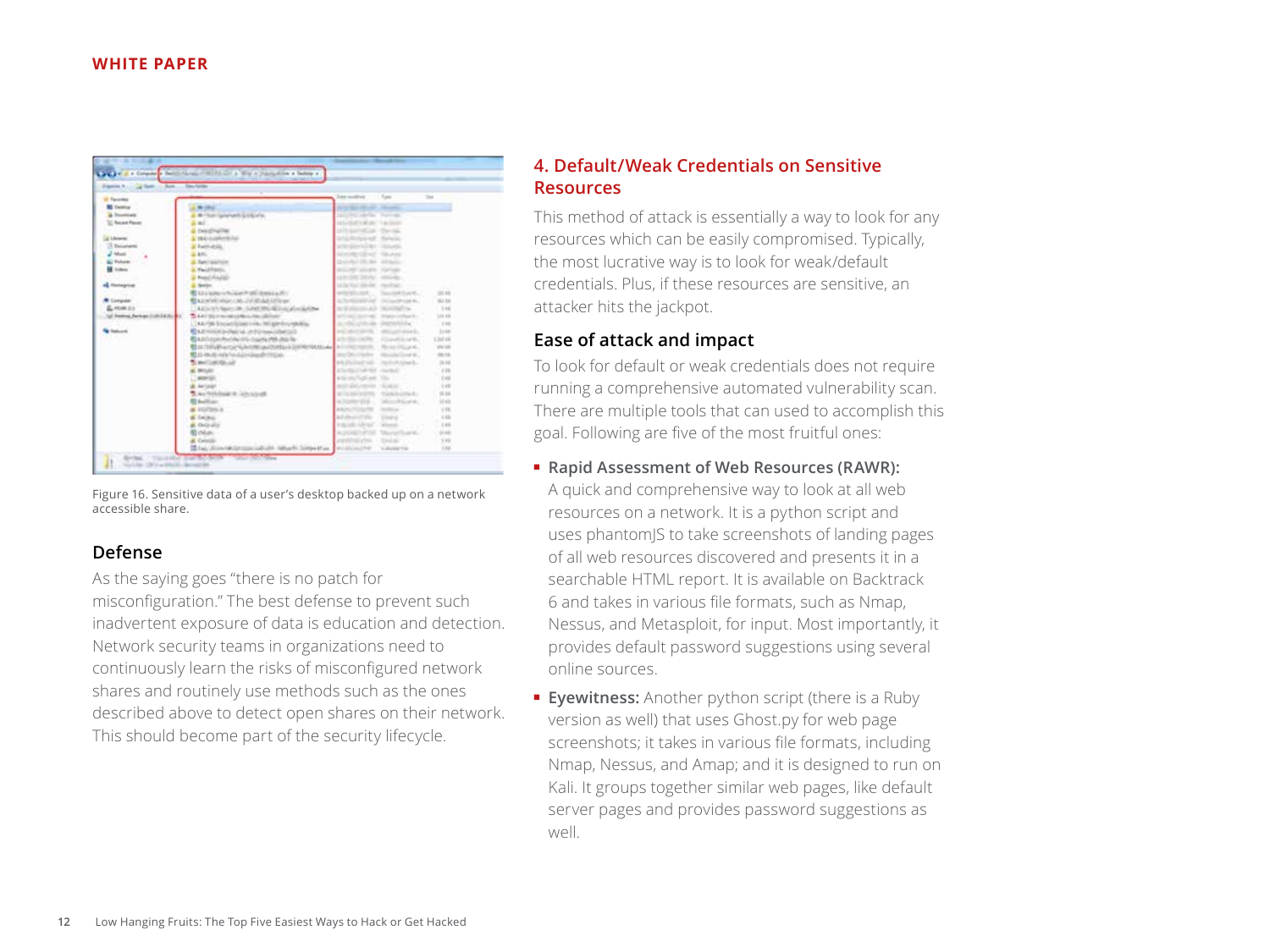- <span id="page-12-0"></span>■ **[Nmap http-screenshot script:](http://blog.spiderlabs.com/2012/06/using-nmap-to-screenshot-web-services.html)** Finally there is an NSE script that allows you to scan a network with Nmap and take a screenshot of every web page at the same time. It uses the "wkhtmltoimage" library to take the images.
- **[Nessus Default Common Credentials Scan](http://www.tenable.com/blog/scanning-for-default-common-credentials-using-nessus)  [Policy:](http://www.tenable.com/blog/scanning-for-default-common-credentials-using-nessus)** While the above three tools focus on web resources, this Nessus policy is much broader and looks for default and easily guessable credentials for all kinds of resources, such as networking devices, OSs, databases, and others. I have excluded some of the plug-ins from this policy that perform user enumeration and brute-force type of attacks to prevent disruption of services. So ensure that you read through the selected plug-ins before launching this scan.
- **[NBTEnum 3.3](http://www.securityfocus.com/archive/1/452622):** Another common blind spot for many IT teams is user accounts on OSs, especially service accounts. NBTEnum 3.3 is one of the many tools an attacker can use to take advantage of weak credentials on such accounts. This tool provides a nice feature to perform password checking only when the "account lockout threshold" is set to zero. It is very effective in finding accounts with have *passwords that are the same as the username*. Believe it or not, entire domains have been compromised using this method.

| Password checking is "OR".<br>Renting as null exer landrymously  |                                                                                                                                                                                                                                                                                                    |
|------------------------------------------------------------------|----------------------------------------------------------------------------------------------------------------------------------------------------------------------------------------------------------------------------------------------------------------------------------------------------|
| <b>Network Transports</b>                                        | Transport: Documental Trans & Williams, 4216-4221-<br>ATN-THA CEFTINE<br>MAC Ambresi: (distinguistic)<br>Transport: Dencariumpedint<br><b>AMC Address Historianism</b><br>Transport: Distormanization<br>MAC Address TO USER THEY                                                                  |
| RestrictAscriptions Bypans<br>Llow: 61Da 500, 501, and 1000.1508 | ALK ALTS<br><b>Guart</b><br><b>C/Rota</b><br>Neiredu<br>san<br><b><i><u>Russian</u></i></b><br>Telefaminatifue<br><b>Box 240</b><br>bélainte<br>plus sales<br><b>Marketin</b><br>choin<br>to hand it.<br>ctest!<br>chill.p<br>icheren.<br>- N.Alberta<br>clestic<br><b><i><u>Indicated</u></i></b> |

Figure 17. Two user accounts discovered using passwords that are the same as the username.

To offer a peek into what kind of damage these default/ weak credentials can lead to, take a look at the following examples.

## **Misconfigured Apache Tomcat with default credentials**

Since it's the most popular web server, it is not uncommon to come across instances of Apache Tomcat misconfigurations to enable manager access and use default credentials (admin/admin, tomcat/tomcat). Many times, these misconfigurations tend to be test instances. However, they can be valuable targets for an attacker if they are part of a Windows domain, as this would present opportunities for privilege escalation.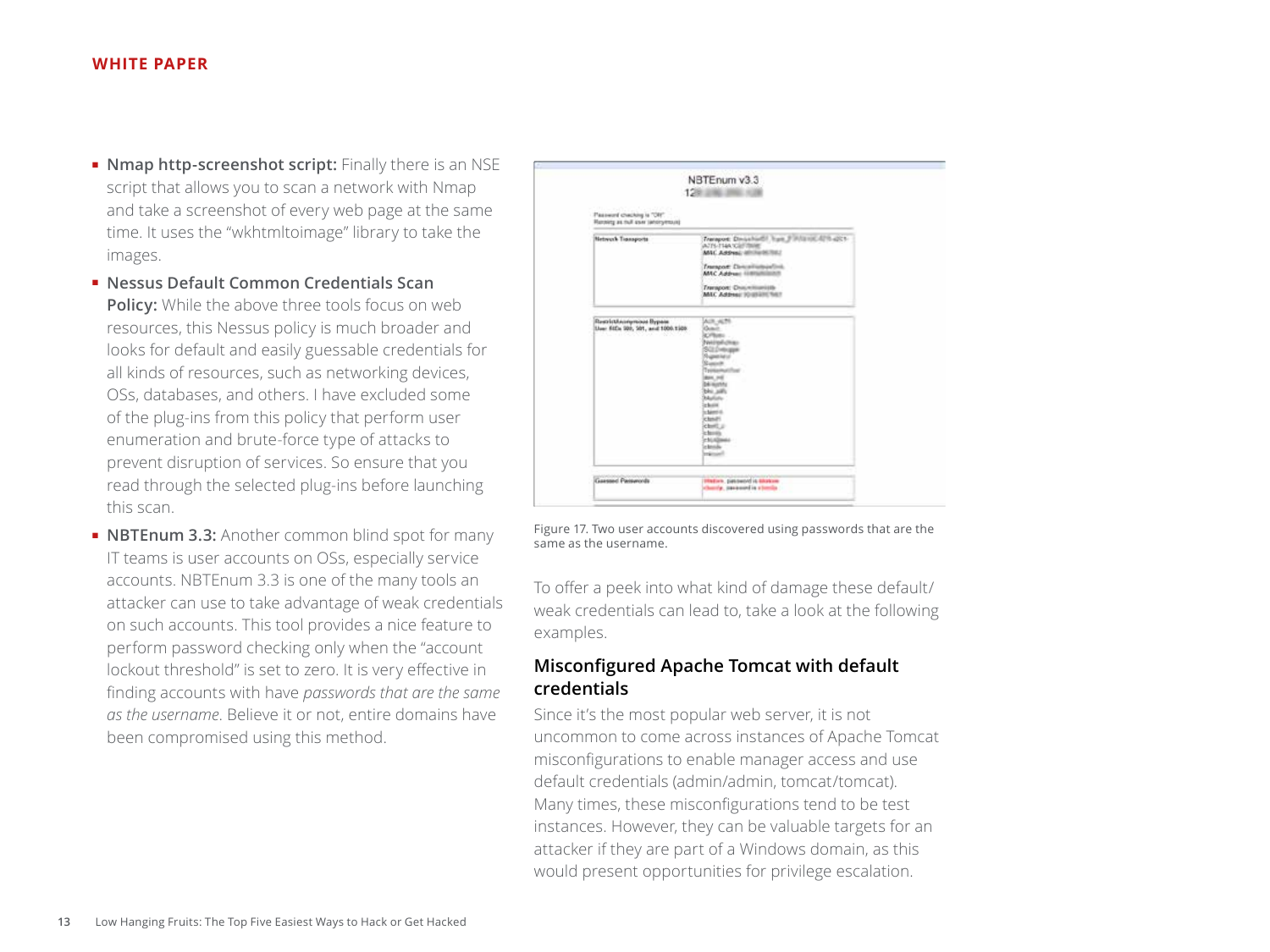Since Tomcat typically runs with "SYSTEM" privileges on a Windows system, an attacker can easily compromise the host OS, as seen below.

|                                                    | <b>Tomcat Web Application Manager</b> |                |                              |                                                 |
|----------------------------------------------------|---------------------------------------|----------------|------------------------------|-------------------------------------------------|
| 1im<br><b>Birmage:</b>                             |                                       |                |                              |                                                 |
| <b><i><u><i><u><b>Darykont</b></u></i></u></i></b> |                                       |                |                              |                                                 |
| <b>Jat Applications</b>                            | HTML Menager Help                     |                | Mangger Help                 | <b>Derver Stottob</b>                           |
| <b>Johnston</b>                                    |                                       |                |                              |                                                 |
| Fam                                                | <b>Display Kone</b>                   | <b>Rooming</b> | <b><i><u>Bandone</u></i></b> | Саминин                                         |
|                                                    | Mexiconne to Thincall                 | <b>Size</b>    |                              | Dox Reball Univers<br>$23 \times 1$             |
| <b>Bancon</b>                                      | Smid Cruis Lief Seurce Eisenste App   | <b>but</b>     | ٠                            | Dog: Fabult Unbang<br><b>Stan</b>               |
| lond                                               |                                       | trust          |                              | Dog Hebat Univers<br>Sker                       |
| <b>SIA HANGE</b>                                   | <b>Secret Manager Agenturine</b>      | <b>Wak</b>     | ٠                            | Die Retief University<br><b>SAAR</b>            |
| <b>Use exactable</b>                               | <b>JOP 2 D Examples</b>               | <b>Truck</b>   | t                            | Dog Retout Undegree<br><b>Siked</b>             |
| tiese                                              | <b>Smilet Weisser Assimator</b>       | <b>Walk</b>    |                              | <b>Stray Parkian Linderplus</b><br><b>Start</b> |
| <b>Butist</b>                                      | Police                                | trus           |                              | Dog Tatest Unitedite<br>Triant                  |
| <b><i>UNIVERSITY</i></b>                           | <b>Genter 2 x Komplex</b>             | <b>Bus</b>     |                              | that this deliver Universe                      |
| <b>Rend Ave</b>                                    | <b>Tomod December@atter</b>           | <b>Touch</b>   | ü                            | <b>That Dog Helsel United</b>                   |
| <b>HASH</b>                                        | <b><i>Visita Called Managened</i></b> | <b>Bid</b>     |                              | <b>Start Class Halvad Undeating</b>             |

Figure 18. Tomcat Manager application accessed with default credentials.

Using a web-based shell, such as [Laudanum,](http://laudanum.inguardians.com/) allows easy shell access to the host OS.

| <b>A.</b> Lots      | https:/ | (Underelate for the | $c \odot x$ $d$ |  |
|---------------------|---------|---------------------|-----------------|--|
|                     |         |                     |                 |  |
| Commands with JSP   |         |                     |                 |  |
|                     | Send    |                     |                 |  |
| Cosmand: whosen     |         |                     |                 |  |
| at authority\system |         |                     |                 |  |
|                     |         |                     |                 |  |
|                     |         |                     |                 |  |
|                     |         |                     |                 |  |
|                     |         |                     |                 |  |
|                     |         |                     |                 |  |
|                     |         |                     |                 |  |
|                     |         |                     |                 |  |
|                     |         |                     |                 |  |
|                     |         |                     |                 |  |
|                     |         |                     |                 |  |
|                     |         |                     |                 |  |
|                     |         |                     |                 |  |

Figure 19. The JSP command shell executing "whoami."

| Commands with JSP     | Serd                                                                                                 |
|-----------------------|------------------------------------------------------------------------------------------------------|
|                       | Commend: net localgroup administrators                                                               |
| Alias name<br>Сожневт | <b>Administrators</b><br>Administrators have complete and uncestricted access to the computer/domain |
| <b>Besters</b>        |                                                                                                      |
|                       | The command completed successfully.                                                                  |
|                       |                                                                                                      |
|                       |                                                                                                      |
|                       |                                                                                                      |

Figure 20. "Local administrators" on the server.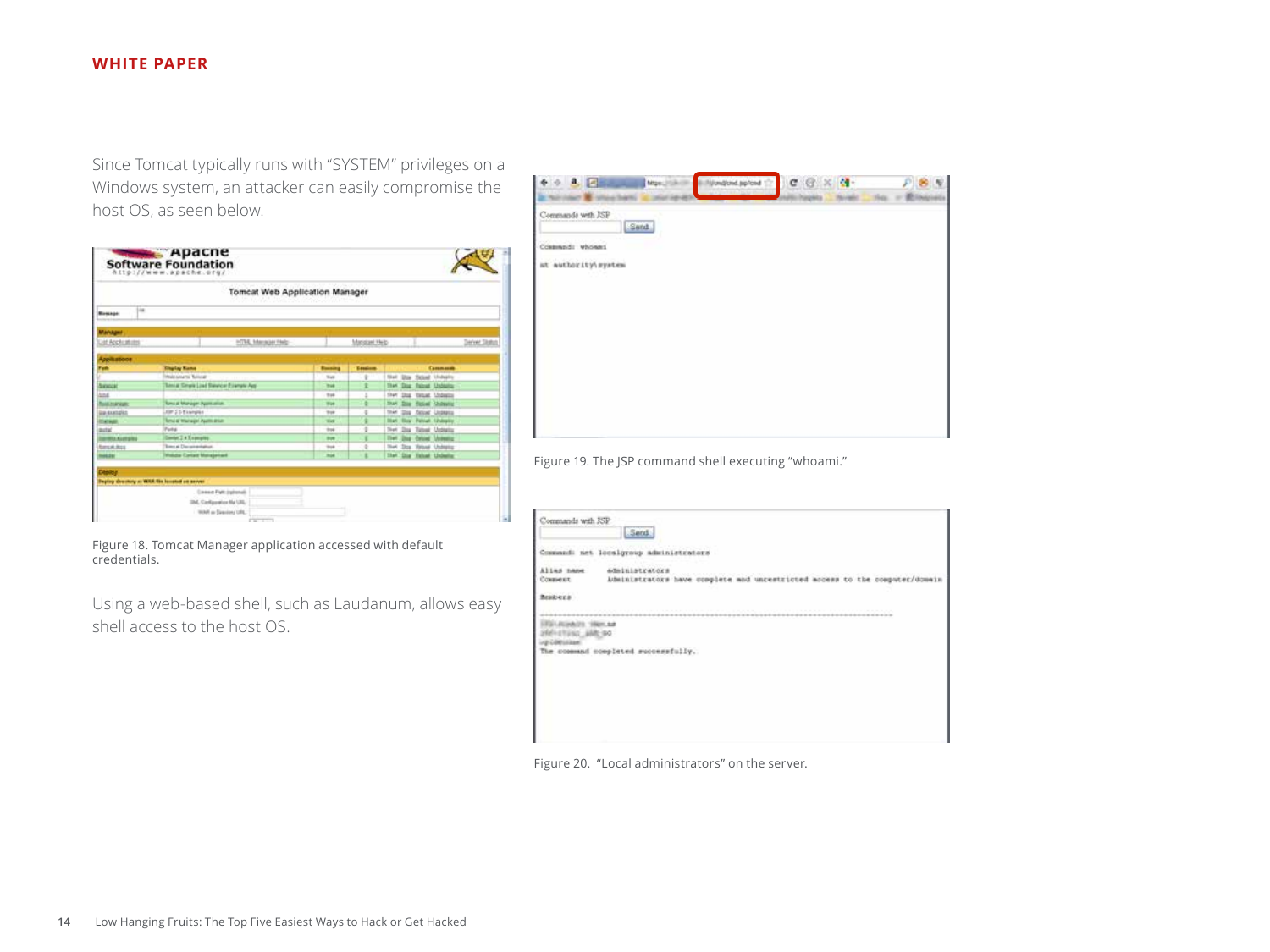<span id="page-14-0"></span>Or you can use the Metasploit "Apache Tomcat Manager Application Deployer Authenticated Code Execution" module.



## **VNC**



Figure 21. Apache Tomcat Manager using default credentials.

Powerful remote control and administrative applications, like VNC, DRAC (Dell Remote Access Control), Radmin, and PCAnywhere, can sometimes use no/default/weak passwords, and, once discovered, they not only provide access, but also a wealth of information about an organization's business. Screenshots below provide an inside look at some such discoveries.

Figure 22. An active SSH session viewed over a compromised VNC connection.



Figure 23. Sensitive trading application data over a compromised VNC connection.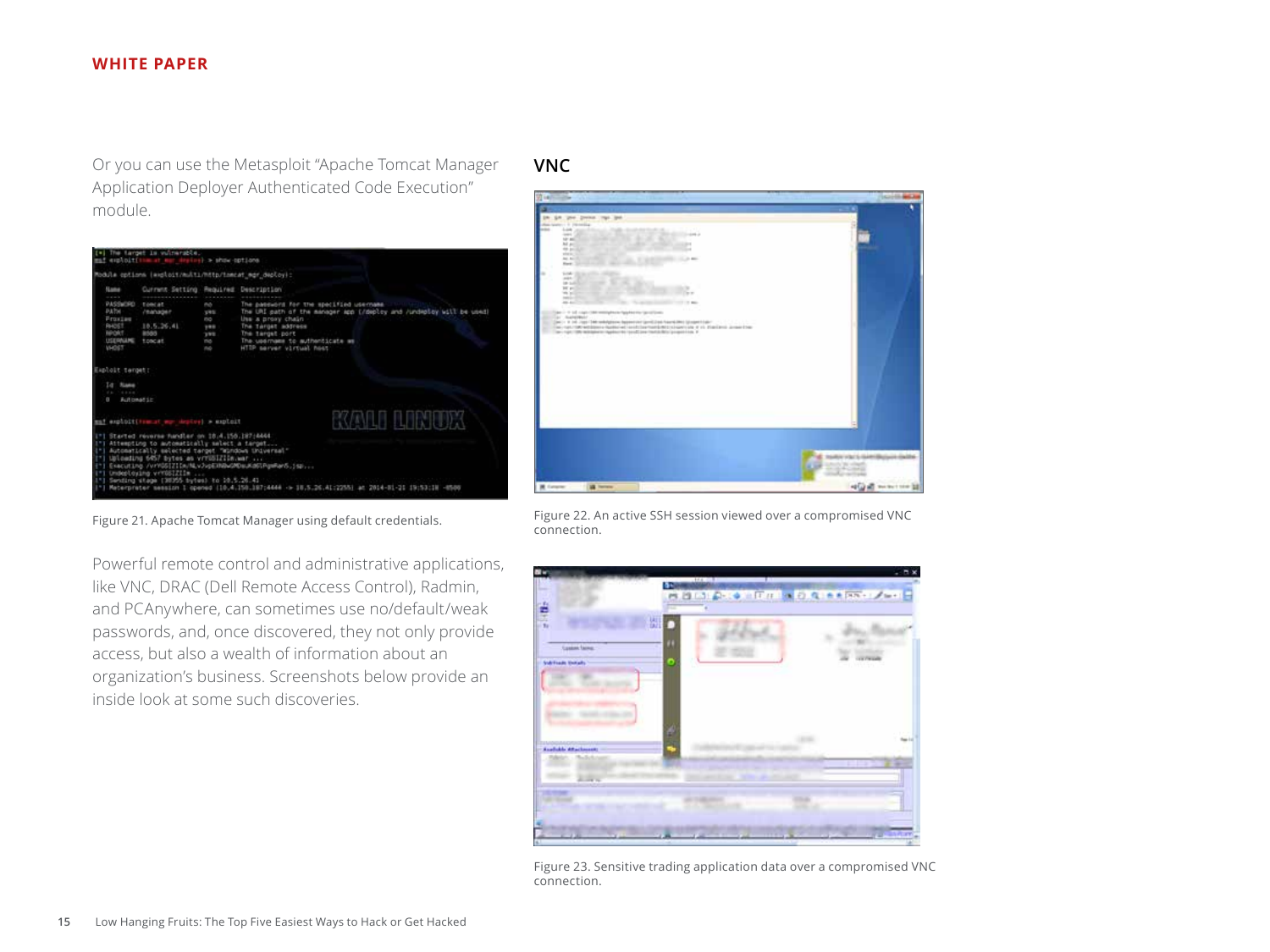<span id="page-15-0"></span>

| of Jam Atlant test                              |                                                                                                                                                |  |
|-------------------------------------------------|------------------------------------------------------------------------------------------------------------------------------------------------|--|
|                                                 |                                                                                                                                                |  |
|                                                 | X likes (Entire labor) (Stellors - Scott) like control - (9 53                                                                                 |  |
| (7.73)                                          |                                                                                                                                                |  |
| 10 km                                           | laband                                                                                                                                         |  |
| U. Lawrence                                     |                                                                                                                                                |  |
| <b>Pull containing</b>                          | all August Auffrag                                                                                                                             |  |
| WISCON                                          | In electricity of                                                                                                                              |  |
| 1. 6 Mit artificial                             | IL VOE AUG. 454-548                                                                                                                            |  |
| <b>Stubiecoup Amabs</b>                         | <b>In contractivities</b>                                                                                                                      |  |
|                                                 | lates miles interest Write force to                                                                                                            |  |
| is a Winnickle                                  | welcast manual life aft.                                                                                                                       |  |
| <b>JANUARIES</b>                                | Al-NOK BLUE take-telest                                                                                                                        |  |
| <b>LEAR TOWN</b>                                | N. 418-16 E. Mileston                                                                                                                          |  |
| <b>REQUIRE AT</b>                               | A VALUE OF B                                                                                                                                   |  |
| <b>Weiseklein</b>                               | <b>RE-AMERICAN DA</b>                                                                                                                          |  |
| <b>John Ferlings</b>                            | W. balle NZIP                                                                                                                                  |  |
| <b>MAYARMS</b>                                  | 20. Harristock for addition (Manito Intel)                                                                                                     |  |
| <b>Bellumedia Just</b>                          | St. Neider Offensey                                                                                                                            |  |
| Northeast                                       | <b>AC Availabilities</b>                                                                                                                       |  |
| <b><i>PARTICULAR</i></b>                        | <b>SHARE</b>                                                                                                                                   |  |
| Raylune                                         | <b>Salid Visitor, Philadelphia</b>                                                                                                             |  |
|                                                 |                                                                                                                                                |  |
| <b>Wendelstart Lake</b>                         |                                                                                                                                                |  |
| Mrtisith                                        |                                                                                                                                                |  |
| No. Leader shirt and successive                 |                                                                                                                                                |  |
| <b>M.</b> Blurth, Jule &                        |                                                                                                                                                |  |
|                                                 | In Duranty - Municipal and the last securities departured from Abundance and Skytechnics, Ale and Highlights Trans-Transit and Transit line to |  |
|                                                 | luminositizations of MR central and relations and the first financial                                                                          |  |
|                                                 | Carl you need on the distribution of problems or market. A dealer for a consideration of a studies of a consideration of the state             |  |
| Twill a leaf shipper individually, may memphing |                                                                                                                                                |  |
|                                                 |                                                                                                                                                |  |
| <b>Real Agreear</b>                             |                                                                                                                                                |  |
|                                                 |                                                                                                                                                |  |
| <b>HELL</b>                                     |                                                                                                                                                |  |
|                                                 |                                                                                                                                                |  |
|                                                 |                                                                                                                                                |  |

Figure 24. A user's emails over a compromised VNC connection.

## **DRAC**

| <b>DELL</b> |                           |                                             |  |
|-------------|---------------------------|---------------------------------------------|--|
|             |                           |                                             |  |
|             | Login<br><b>Username:</b> | Enter the unamane and password, and clok OK |  |
|             | Password:                 |                                             |  |
|             |                           | Cancel<br>œ                                 |  |

Figure 25. DRAC using root/calvin password combination.

| Console Redirection                                                                                                        |                     |
|----------------------------------------------------------------------------------------------------------------------------|---------------------|
|                                                                                                                            | <b>Pont</b> Pehrsh  |
| Click Connect to launch the Console Redirect application.                                                                  |                     |
|                                                                                                                            |                     |
| Attribute                                                                                                                  | Value               |
|                                                                                                                            |                     |
|                                                                                                                            | Yes:                |
|                                                                                                                            | No.                 |
|                                                                                                                            | Yes:                |
| <b><i>SCHOOL NO</i></b>                                                                                                    | <b>Disconnected</b> |
| Console Recirection Enabled<br>Video Encrystion Enabled<br>Local Server Video Enabled<br><b>Stitus</b><br>Maximum Sessions | n.                  |

Figure 26. "Console Redirection Connection" screen provides full remote control of the system.

## **Defense**

The root cause of this low-hanging fruit is lack of strong passwords—all steps taken to address that would help prevent its exploitation. Use a defensein-depth approach, starting with documenting a strong password policy that *clearly defines inclusion of third-party and sensitive applications*. The procedure documentation should list the length, complexity, and lockout requirements, per the acceptable risk level. Enforcing such policy is not simply a matter of software implementation, but also education and awareness. Make sure to also include routine testing with the tools and methods discussed above for strong enforcement.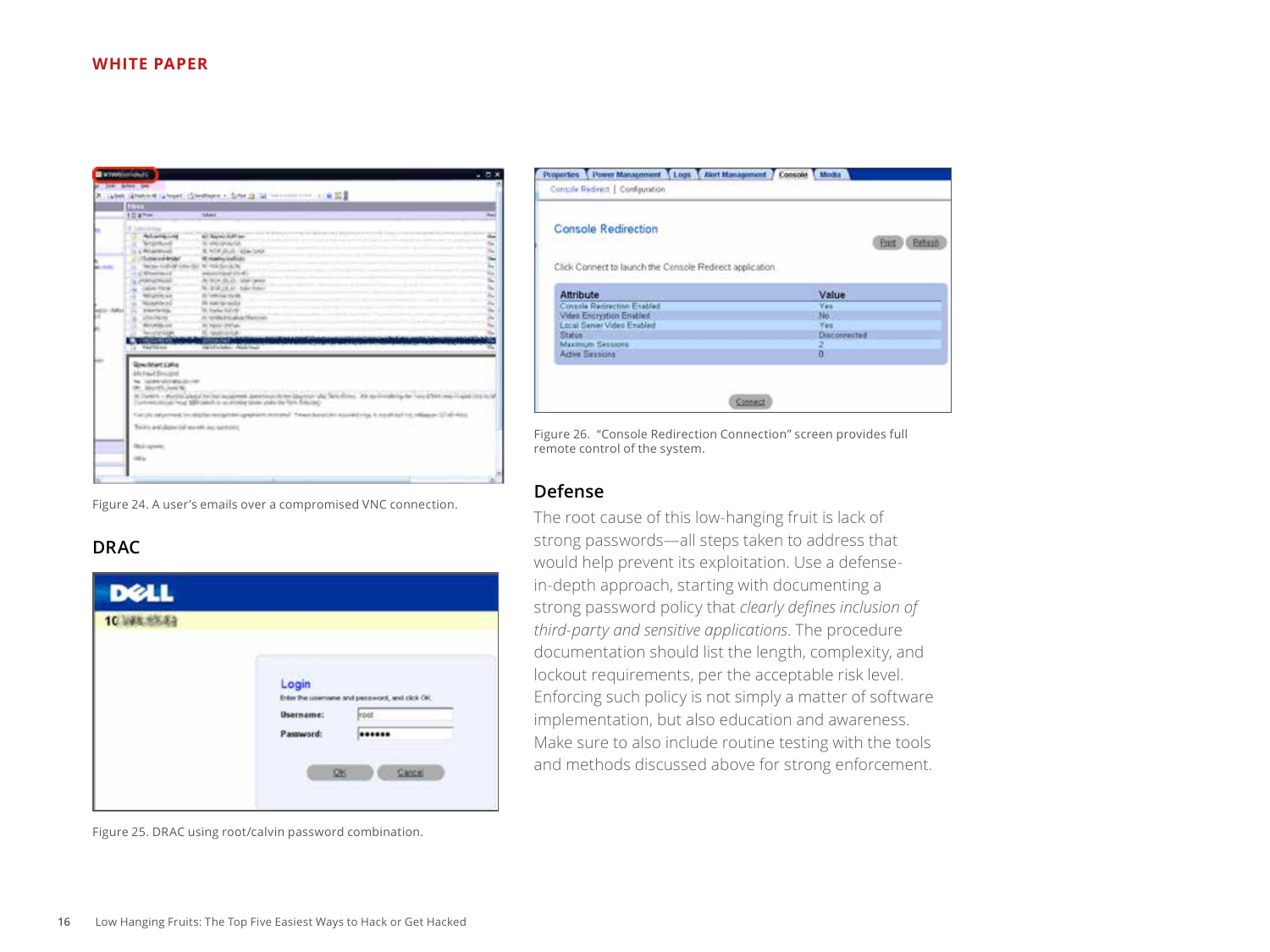## <span id="page-16-0"></span>**5. Vulnerabilities with Public Exploits**

As a defender, if you have not been compromised thus far using any of the methods above, you have done a good job. In my personal experience, a majority of organizations fail to protect themselves against the above techniques. And if you can protect against this fifth low-hanging fruit—vulnerabilities with public exploits—an attacker would know they are up against a fairly security-mature organization. You would also note that this method of gaining a foothold on the network is typically noisier than the ones discussed earlier.

## **Ease of attack and impact**

Having a vulnerability is one thing, and having a vulnerability with a publically available exploit is another. **[Metasploit exploitation framework](http://www.metasploit.com/)** and **[exploit-db.](http://www.exploit-db.com/)**

**[com](http://www.exploit-db.com/)** are two of the largest sources of free publically available exploits. Two of my favorite ways to make use of these exploits are explained below:

■ By using a Nessus scan policy selecting only vulnerability checks filtered by "Exploit Available = True." This can quickly provide a list of lucrative targets that are exploitable and can also possibly provide remote access.

| Advanced Search                            |                  |           |               |  |  |  |  |
|--------------------------------------------|------------------|-----------|---------------|--|--|--|--|
| of the following:<br>Match<br>All <b>v</b> |                  |           |               |  |  |  |  |
| Exploit Available                          | is equal to<br>٠ | ٠<br>true | ۰<br>٠<br>×   |  |  |  |  |
| Apply<br>Cancel                            |                  |           | Clear Filters |  |  |  |  |

Figure 27. A screenshot of Nessus's filter to only select vulnerability checks that have an exploit available.

■ By importing Nmap scan results into Metasploit. After tying a Postgre SQL database to Metasploit and importing all live hosts, open ports and services data, Metasploit provides very useful modules to target specific systems or services. Based on experience and knowledge of the environment, an attacker can selectively go after targets that can be vulnerable. A good primer for using this Metasploit functionality can be found [here](http://www.offensive-security.com/metasploit-unleashed/Using_the_Database).

The screenshots below show a small sample of easy exploitation of such vulnerabilities and the level of access they can provide to an attacker.



Figure 28. Exploitation of MS08\_067, which provides remote access and hashes for user accounts from the local SAM database.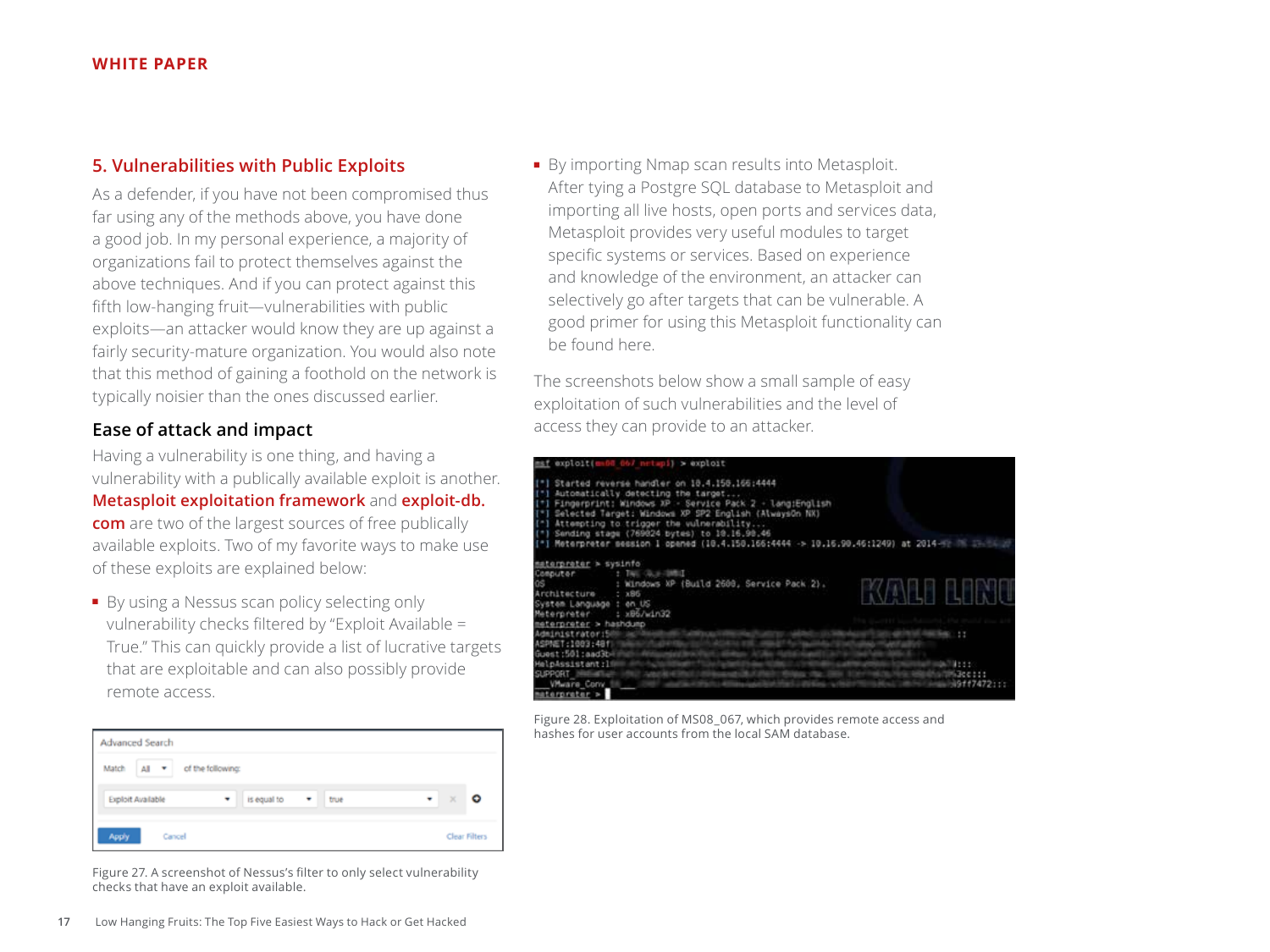<span id="page-17-0"></span>

Figure 29. Exploitation of MS09\_050 allowing remote administrative access to the system.



Figure 30. Figure shows exploitation of CVE-2009-1429 allowing an attacker to add user to the system.

#### **Defense**

Use a defense-in-depth approach to protect against such exploitation with the best line of defense being up-to-date patching for all systems and software all the time. Organizations should look into devising a comprehensive patch management strategy for timely updates of all systems. Use software for patch management as well as vulnerability scanning. Use a scan policy, as discussed above, to look exclusively for vulnerabilities with publicly available exploits. This would provide high value for the time and money invested. Also include strong blocking, monitoring, and logging capabilities for all trust zones within your network.

#### **Summary**

There you have it—a collection of the top five lowhanging fruit. At McAfee Foundstone Professional Services, we are passionate about hacking and securing organizations, and I hope this white paper helps you hack or defend better. I encourage you to share your thoughts and feedback with me.

## **Acknowledgements**

A note of thanks to Palan Annamalai and Carric Dooley for providing a review of this white paper and to Brad Antoniewicz for his support.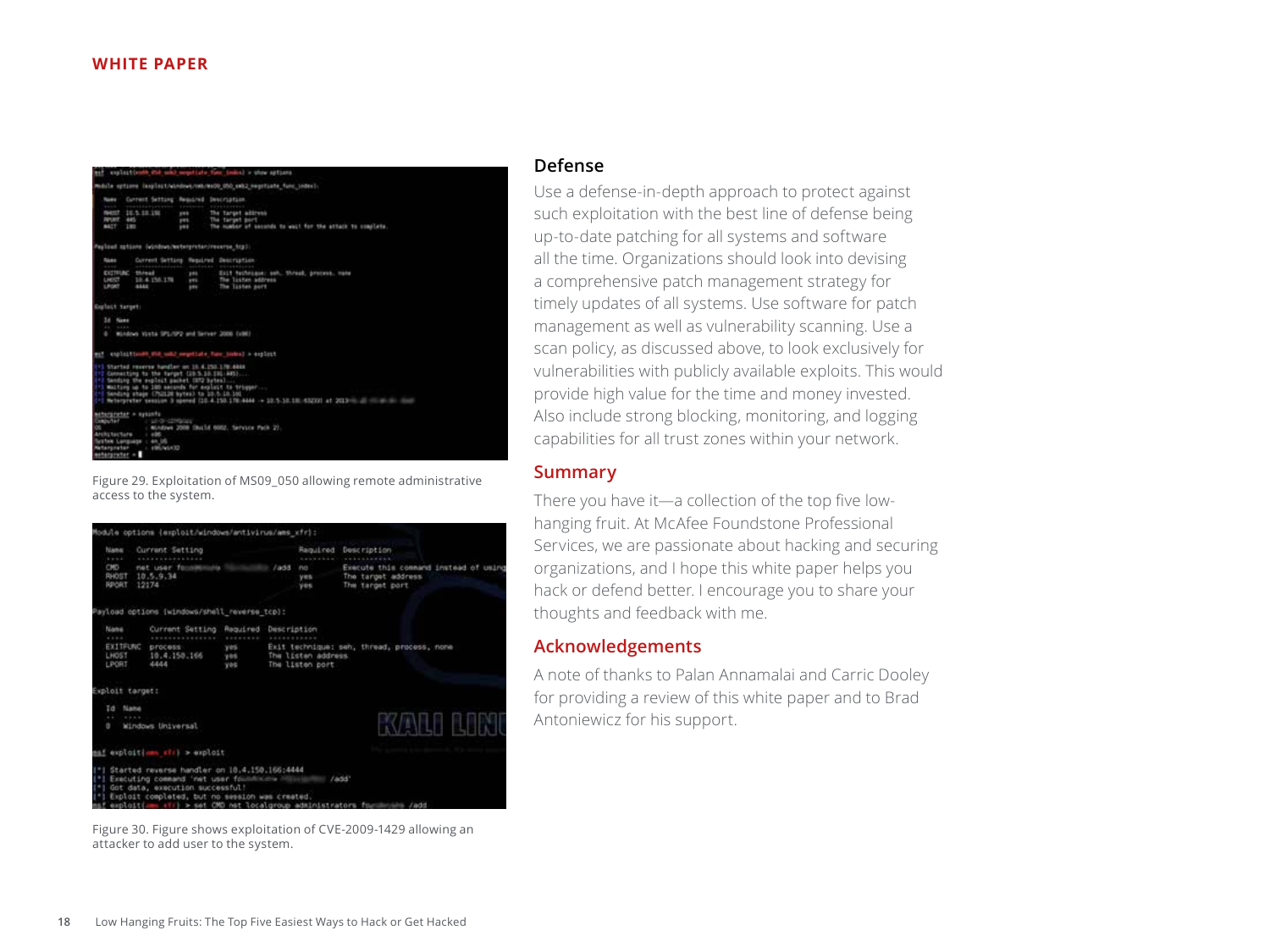## <span id="page-18-0"></span>**About The Author**

Amit Bagree is a principal security consultant at McAfee Foundstone Professional Services, based out of Orlando, Florida. He is the technical lead for network security services and an expert at performing penetration tests. He has focused all his energies on breaking things apart since childhood and enjoys sharing those failures and successes with others. He helps clients with a variety of security needs, develops new service line methodologies, and improves existing methodologies with new attacks, testing methods, and remediation suggestions. Amit holds a master's degree in information security technology and management from Carnegie Mellon University.

## **About McAfee Foundstone Professional Services**

McAfee Foundstone Professional Services, a division of McAfee, offers expert services and education to help organizations continuously and measurably protect their most important assets from the most critical threats. Through a strategic approach to security, McAfee Foundstone identifies and implements the right balance of technology, people, and process to manage digital risk and leverage security investments more effectively. The company's professional services team consists of recognized security experts and authors with broad security experience with multinational corporations, the public sector, and the US military. **[http://www.mcafee.](http://www.mcafee.com/us/services/mcafeefoundstone-practice.aspx) [com/us/services/mcafeefoundstone-practice.aspx](http://www.mcafee.com/us/services/mcafeefoundstone-practice.aspx)**